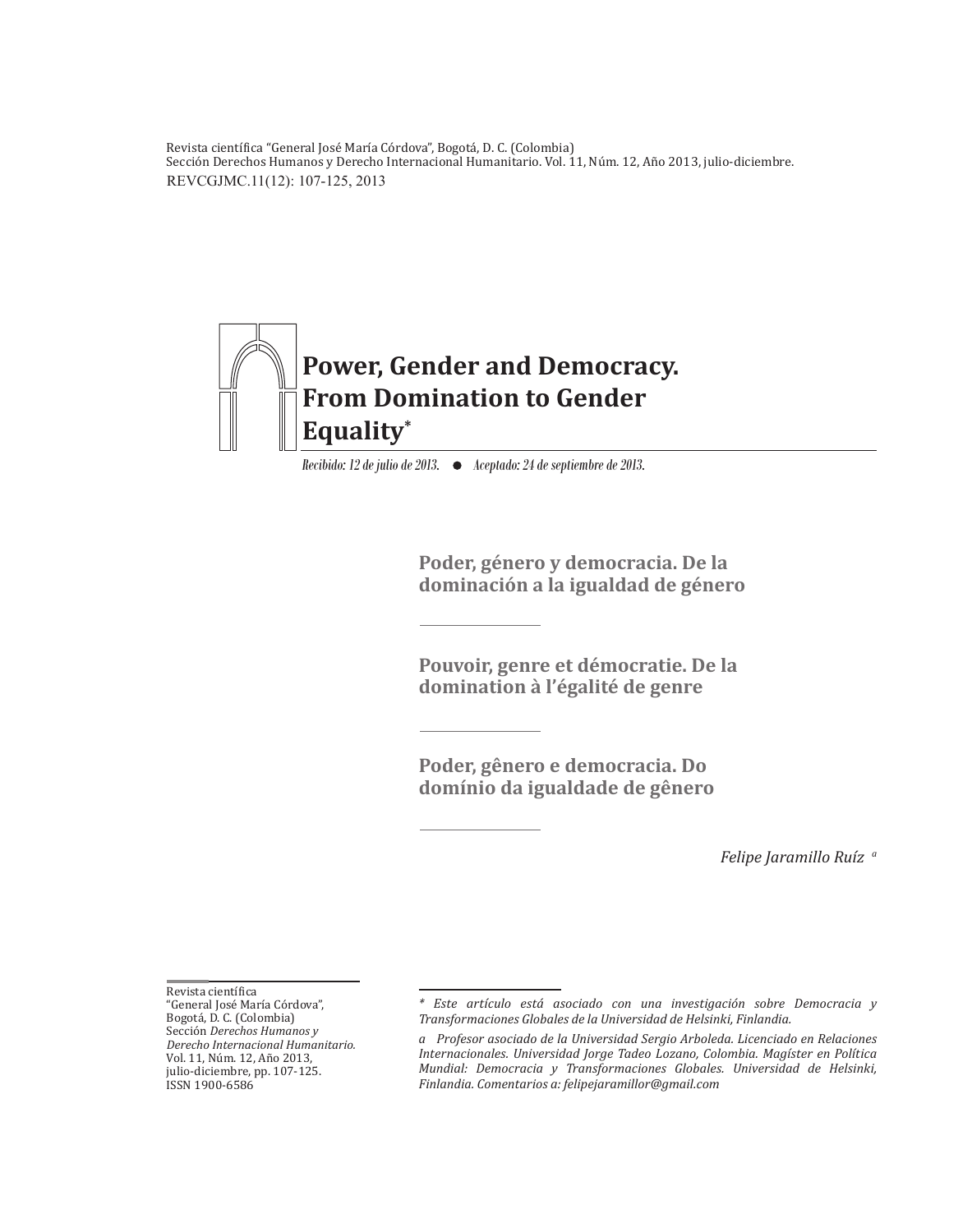**Abstract.** When examining literature of gender and democracy, one realizes that the majority of the works on these subjects revolve around two related structural justifications. The first emphasizes on the subjugation of women, reasoning that follows Pateman's ideas on the sexual contract. These approximations preponderantly scrutinize the patterns and practices of domination that victimize women. The second trend of thought targets women's equality or, more concretely, inequality. It pays special attention to the marginalization of women from positions of power and to their exclusion from the public arena. With the commitment of opening a third front, the present article proposes a different approach to the study of gender and democracy. Though it recognizes the validity of both of these lines of advocacy, it takes one step away from the dichotomous logic that places women in one side and men on the other. Namely, it analyses gender relations, as an interdependent and dual social construction that differentiates and singularizes gender dynamics.

**Keywords.** Gender, Democracy, Inequality, Injustice, Gender Relations.

**Resumen.** Al examinar las aproximaciones teóricas sobre el género y la democracia, es posible evidenciar que la mayoría de los trabajos sobre estos temas giran en torno a dos justificaciones estructurales. La primera aborda la democracia desde un análisis crítico que resalta la subyugación de la mujer, razonamiento que sigue las ideas de Pateman acerca del contrato sexual. Estas aproximaciones preponderantemente examinan los patrones y prácticas de dominación que victimizan a las mujeres. La segunda corriente de pensamiento estudia la igualdad de las mujeres o, más concretamente, la desigualdad. Por lo tanto, presta atención a la marginalización de las mujeres de los puestos de poder y a su exclusión de la vida pública. Con el compromiso de ampliar el debate sobre las relaciones de género y la democracia, el presente artículo propone un enfoque diferencial a partir de las concepciones de poder. El artículo se distancia de la lógica dicotómica que coloca a las mujeres en un lado y los hombres en el otro. En concreto, analiza cómo las relaciones de género son construcciones sociales que se originan de la interdependencia y de la dualidad.

**Palabras clave.** Género, democracia, desigualdad, injusticia, relaciones de género.

**Résumé.** En examinant les approches théoriques sur le genre et la démocratie, on peut voir que la plupart des travaux sur ces questions s'articulent autour de deux justifications structurelles. Le premier traite de la démocratie à partir d'une analyse critique qui met en évidence l'assujettissement des femmes, le raisonnement qui suit les idées de Pateman sur le contrat sexuel. Ces approches ont examiné principalement les modèles et les pratiques de domination dont sont victimes les femmes. La deuxième école de pensée examine l'égalité des femmes, ou plus précisément, de l'inégalité. Par conséquent, faites attention à la marginalisation des femmes des postes de pouvoir et de leur exclusion de la vie publique. Avec un engagement à élargir le débat sur les relations entre les sexes et la démocratie, ce document propose une approche différentielle fondée sur les concepts de pouvoir. L' article loin de la logique dichotomique qui place les femmes d'un côté et hommes de l'autre. Plus précisément, analyse la manière dont les relations de genre sont des constructions sociales qui découlent de l'interdépendance et de la dualité.

**Mots-clés.** Sexe, la démocratie, l'inégalité, l'injustice, les relations de genre.

**Resumo.** Ao considerar as abordagens teóricas sobre gênero e democracia, pode-se ver que a maioria dos trabalhos sobre estas questões giram em torno de duas justificativas estruturais. A primeira lida com a democracia a partir de uma análise crítica que destaca a subjugação das mulheres, o raciocínio que segue as ideias de Pateman sobre o contrato sexual. Estas abordagens predominantemente examinam os padrões e práticas de dominação que vitimam as mulheres. A segunda escola de pensamento examina a igualdade das mulheres, ou mais especificamente, a desigualdade. Portanto, concentra-se na marginalização das mulheres de posições de poder e sua exclusão da vida pública. Com o compromisso de ampliar o debate sobre as relações de gênero e a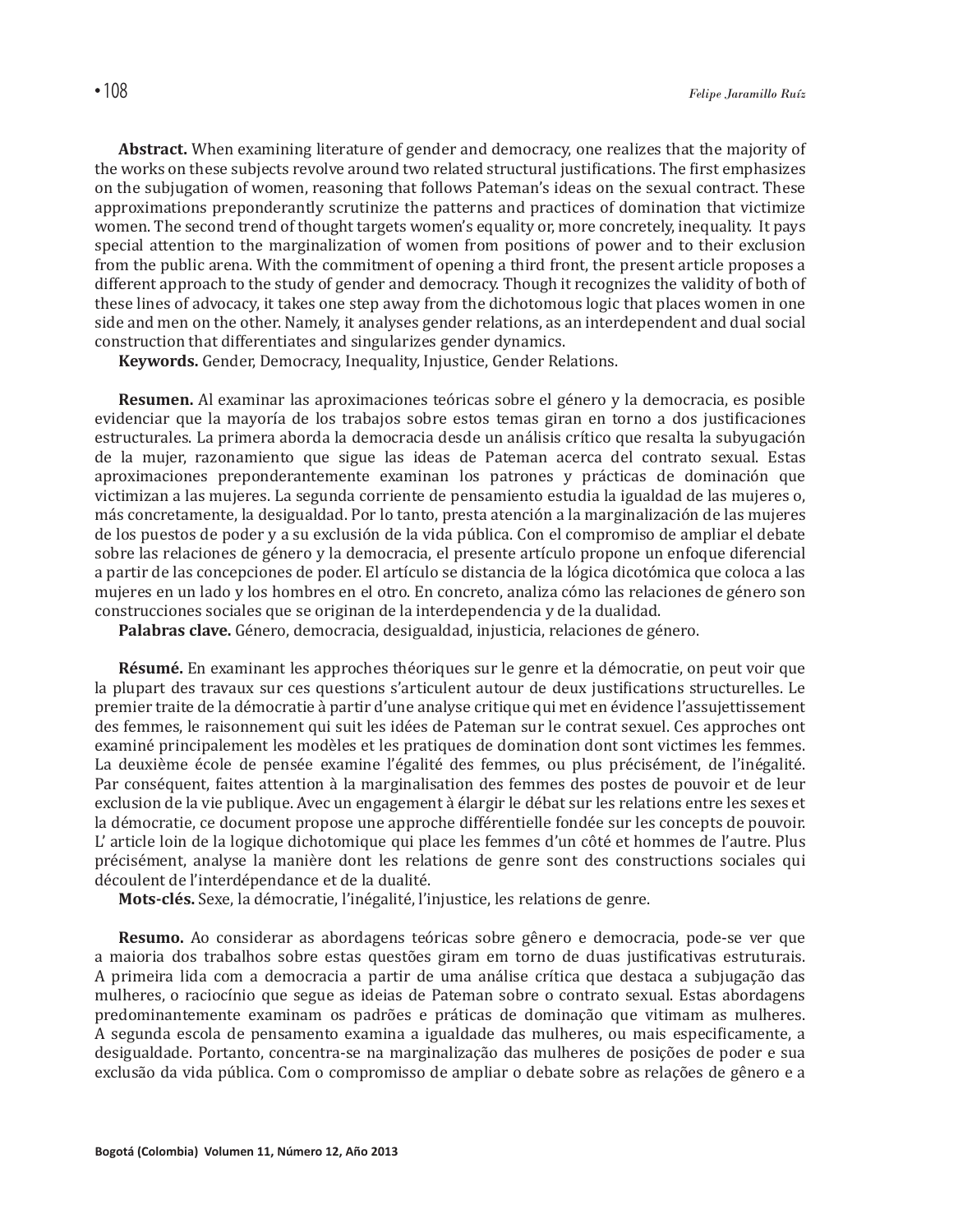democracia, este trabalho propõe uma abordagem diferenciada com base nos conceitos de poder. O artigo afasta-se da lógica dicotômica, que coloca as mulheres e aos homens em de lados opostos. Especificamente, estuda como as relações de gênero são construções sociais que surgem a partir da interdependência e da dualidade.

**Palavras-chave.** Gênero, democracia, desigualdade, injustiça, relações de gênero.

#### **Introduction**

Issues of democracy and gender have been a recurrent topic in the research of world politics. For example, while certain international relations theories examine the correlation between democracy and world peace,<sup>1</sup> a multiplicity of transnational feminist groups trespass the barriers of the nationstate supporting gender equality around the globe. (Conway, 2007; Ramdas, 2009; Hudson, 2012).

In both cases, however, several of the readings of the social phenomena capture the visions of the global north, some even portraying the global south as an under-developed "brother" that needs to be educated. (Teivainen, 2011a). Consequently, a group of world politics scholars has labeled the feminist project as imperial and/or colonial. (Liddle & Rai, 1998; Odeh, 1993; Jacqui, 2005; Cunningham, 2005; and Maynard, 2010). These authors argue that the advocacy for women's rights many a times replicates international power structures, in which the feminist movements of the global north force their visions of the male/female relations upon the global south.

When examining literature of gender and democracy, one realizes that the majority of the works on these subjects revolve around two related structural justifications. The first emphasizes on the subjugation of women, reasoning that follows Pateman's ideas on *The Sexual Contract*. (Walby, 1994; Pateman, 1998; Prokhovnik, 1998; Boucher, 2003; Goatcher, 2005; and Keating, 2007). These approximations preponderantly scrutinize the patterns and practices of domination that victimize women. The second trend of thought targets women's equality or, more concretely, inequality. (Jónasdóttir, 1983; Waylen, 1994; Inglehart, Norris and Welzel, 2002; Beer, 2009; and Adkins, 2012). It pays special attention to the marginalization of women from positions of power and to their exclusion from the public arena. With the commitment of opening a third front, the present article proposes a different approach to the study of gender and democracy. Though it recognizes the validity of both of these lines of advocacy, it takes one step away from the dichotomous logic that places women in one side and men on the other. Namely, it analyses gender relations, as an interdependent and dual social construction that differentiates and singularizes gender dynamics, rejecting the homogenizing visions of the global north.

The theoretical approximations posited here try to avoid imposing a narrow vision of the world. One of the fundamental premises contends that the homogenization of gender relations and of democracy hinders the embracement of difference. It neglects the avail of studying the political questions of the world and the promotion of democracy from a perspective that learns from heterogeneity. Bearing this in mind, I hope to articulate a discussion that helps both national and international practitioners and scholars in the task of making the world more egalitarian and democratic by accepting difference.

<sup>1</sup> The Democratic Peace Theory contends that democracies are less likely to go to war with each other (Oren, 1995). Its theoretical premises, however, are prone to conceive democracy as a uniform system of governance so as to identify systemic regularities. This fictitious homogenization and closure is overly problematic. As Heikki Patomäki (2008, 21-22) maintains, "What is wrong with the theory of democratic peace? [That] constant regularities only occur in closed systems [and] the world is anything but closed" (ibíd.). See also: Suganimi, 2001.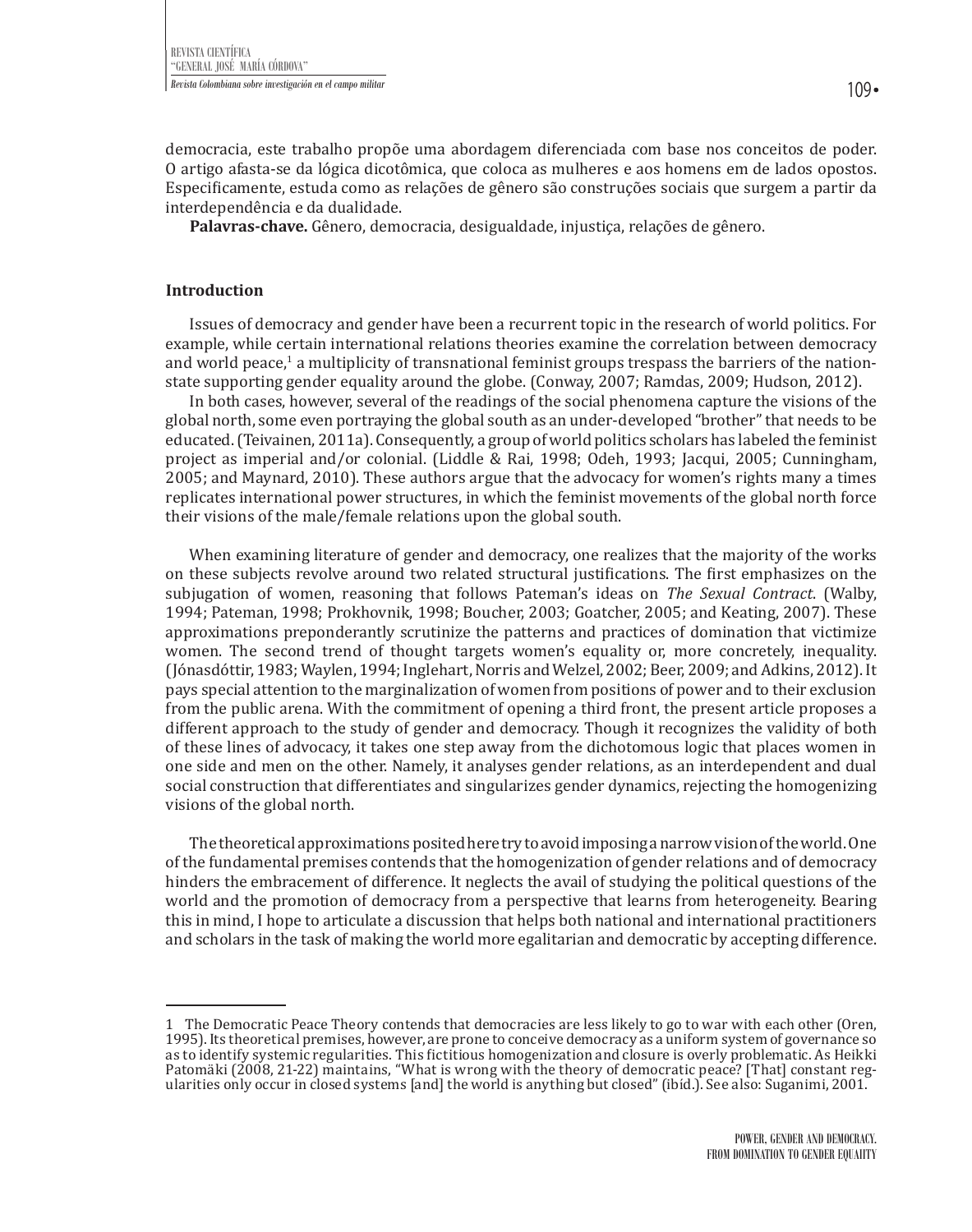# **1. Methodology**

In disciplinary terms, the study of democracy and gender has extended to various areas of knowledge, such as political science, law, psychology, and philosophy. The variety of concepts allows the use of tools and materials from diverse academic fields. The present investigation, nevertheless, cannot be categorized as multidisciplinary in the traditional sense. The study does not simply juxtapose, for example, a political analysis to legal examination. The objective weighs more on the inspection of real-world processes without retreating into traditional academic partitions. This multidimensional approach enriches the study with collections of theoretical debates that supplement the formulation of the research parameters.

I must underline that Foucault's conceptualizations of power relations hold a position of utmost importance throughout this dissertation. Based on his theoretical formulations, I examine and develop the topics of democratic identity and gender relations. His basic premises help me form an innovative perspective that breaks free from traditional theoretical conceptions, distancing my contentions from the notions of power as domination.

Due to the fact that the approximations framed in this research are primarily theoretical and philosophical, my reflections remain within the realm of ideal types. As an ontological study, most of the sources used come from diverse political, philosophical, legal, and sociological, academic writings. Though the methodology for gathering the excerpts and the literature used in this research might be criticized by some academics, evaluating it as procedure of picking and choosing which passages fit and which do not so as to uphold my propositions, I maintain that my aim is not to codify a dogmatic interpretation of the writings of the array of authors cited. More concretely, I do not aspire to produce an all-encompassing dissertation that contributes to the scholarly debate of the works of Foucault and/or of those of other authors mentioned throughout this article. Consequently, their thoughts and premises serve as long as they contribute to the discussion of the main issues that this dissertation studies. This does not entail the disregard of those ideas that seem problematic. On the contrary, I give particular importance to these, for they provide me with some of the most fascinating insights that help me devise a more thorough assessment of gender relations and democracy.

#### **2. Gender is not Sex**

Before initiating, it is necessary to clarify de differences between gender and sex. Traditionally, sex was conceived as a biological trait, as the anatomical, physiological, and hormonal characteristics that differentiated men and women. Gender, on the other hand, was perceived as a social construction, which resulted from complex socio-cultural processes that linked certain behaviors to a determinate gender. In recent years, the lines that divide the biological and the social have become obscure. The division between gender and sex has increasingly been questioned (Rossi, 1984). Despite these difficulties, some gender scholars have formed clear conceptualizations that still extricate sex from gender. According to Candace West and Don H. Zimmerman (1987, 126), "doing gender involves a complex of socially guided perceptual, interactional, and micro political activities that cast particular pursuits as expressions of masculine and feminine 'natures'." Under this conception, gender is not only a condition through which individuals organize their life in order to reflect and express their gender, but also a shared set of beliefs that influence how they perceive each other's behavior (ibíd., 127). Conclusively, while sex "is a determination made through the application of socially agreed upon biological criteria for classifying persons as females and males"; gender "is the activity of managing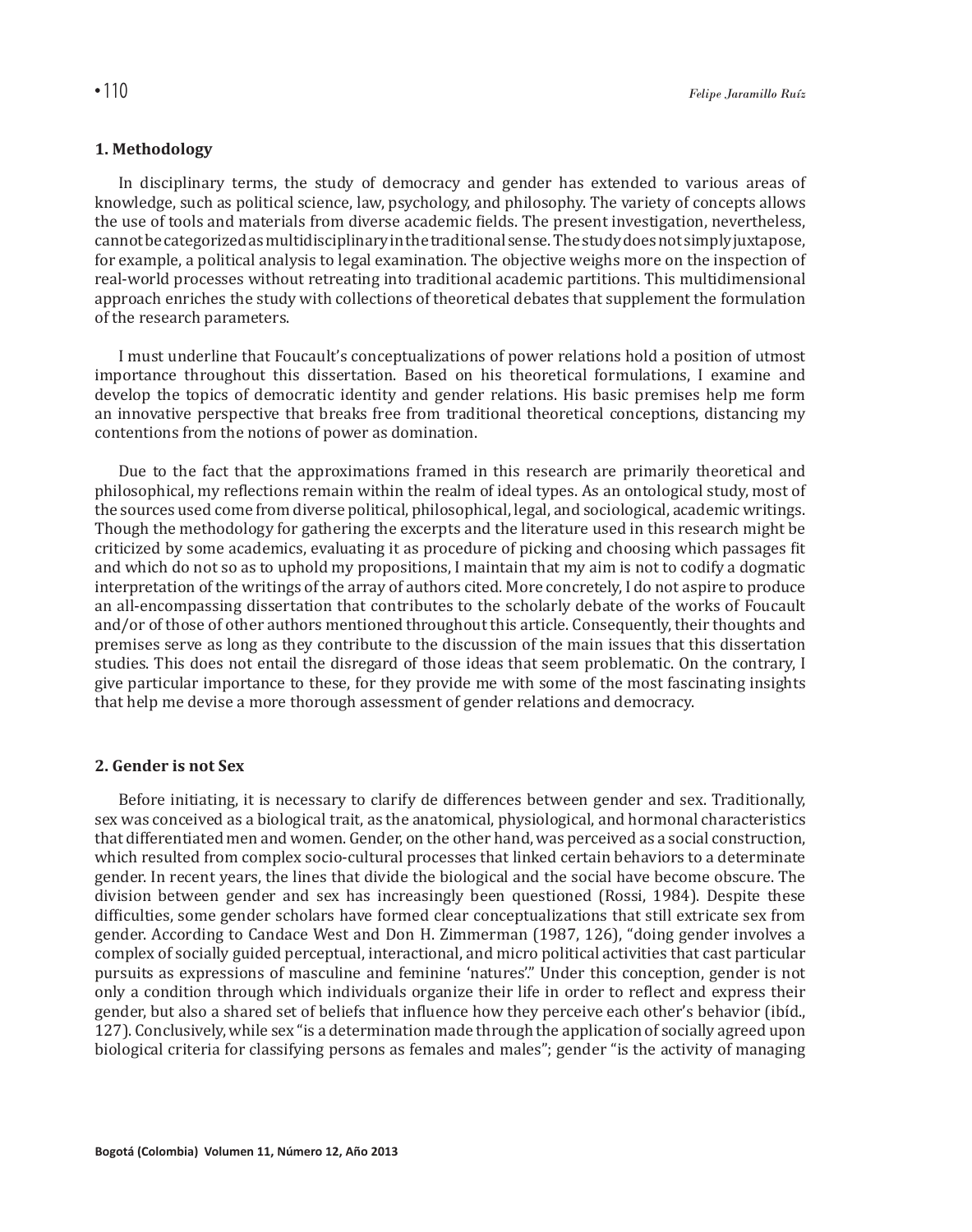situated conduct in light of normative conception of attitudes and activities appropriate for one's sex category" (ibíd.).

Taking these explanations into account, when examining the subject of democracy and gender, I will focus on both the idea of doing gender and the concept of gender elaborated by West and Zimmerman.

### **3. Gender and Democracy**

The number of publications and authors that study the subject of gender and democracy has grown exponentially over the last couple of years. They have addressed the topic from different perspectives, revealing the extensive substantive inequalities that subsist between women and men. Valerie M. Hudson et ál. (2012, 5) argue, for example, that "gender inequality, in all of its many manifestations, is a form of violence – no matter how invisible or normalized that violence may be. This genderedbased violence not only destroys homes but (…) also significantly affects politics and security at both the national and the international levels." From an international relations perspective, their study indicates how gender aggressions harm society and how the omission of this reality leads to a theoretical and practical deficit. I agree with most of the authors' assertions; and the fact is that their arguments echo the voices of a population of gender scholars who have advocated for equality as a requisite for the consolidation of a more inclusive democratic world. (Inglehart, Norris and Welzel, 2002; Goatcher, 2005; Jonasdottir, 2006; Rosenblum, 2007; Keating, 2007; Beer, 2009; Adkins, 2012; Adkins, 2012).

Nandita Gandhi and Nandita Shah describe feminism as:

An ideology [that] attempts to understand the oppression and agency of women within a patriarchal structure in the present neo-liberal economic, social and political systems (…) that is against fundamentalism, global capitalism, and imperialism (…) which allies itself with the marginalized, dalit and indigenous peoples (…) which unfolds its practice every day in our lives and continues the quest for collective and democratic functioning.

(Conway, 2007, 63).

Taking this description into consideration, I take a feminist standpoint to analyze gender relations: I reject all forms of oppression of women within systems of organization. But, more than a feminist perspective, I elaborate a critical approach to gender relations from a democratic theory evaluation. This way I explore how democracy is intended to provide an opportunity to minimize practices of coercion and violence, by supplanting domination with political power.

In order to center on the political, I do not discuss the problems of gender inequality in the economy or in the labor market. Albeit it is difficult to detach politics from economy, I focus my theoretical approximations on the subject of gender and democracy. If the "public sphere is the primary connector between people and power" (Young, 2000, 172), then politics can trigger the transformation of economic practices that generate patterns of domination. I direct my analysis to how democratic institutions can oversee and protect gender relations so that they neither displace towards nor replicate practices of violence and coercion. By doing this, I hope to explicate the importance of creating spaces of deliberation to challenge gender relations of power.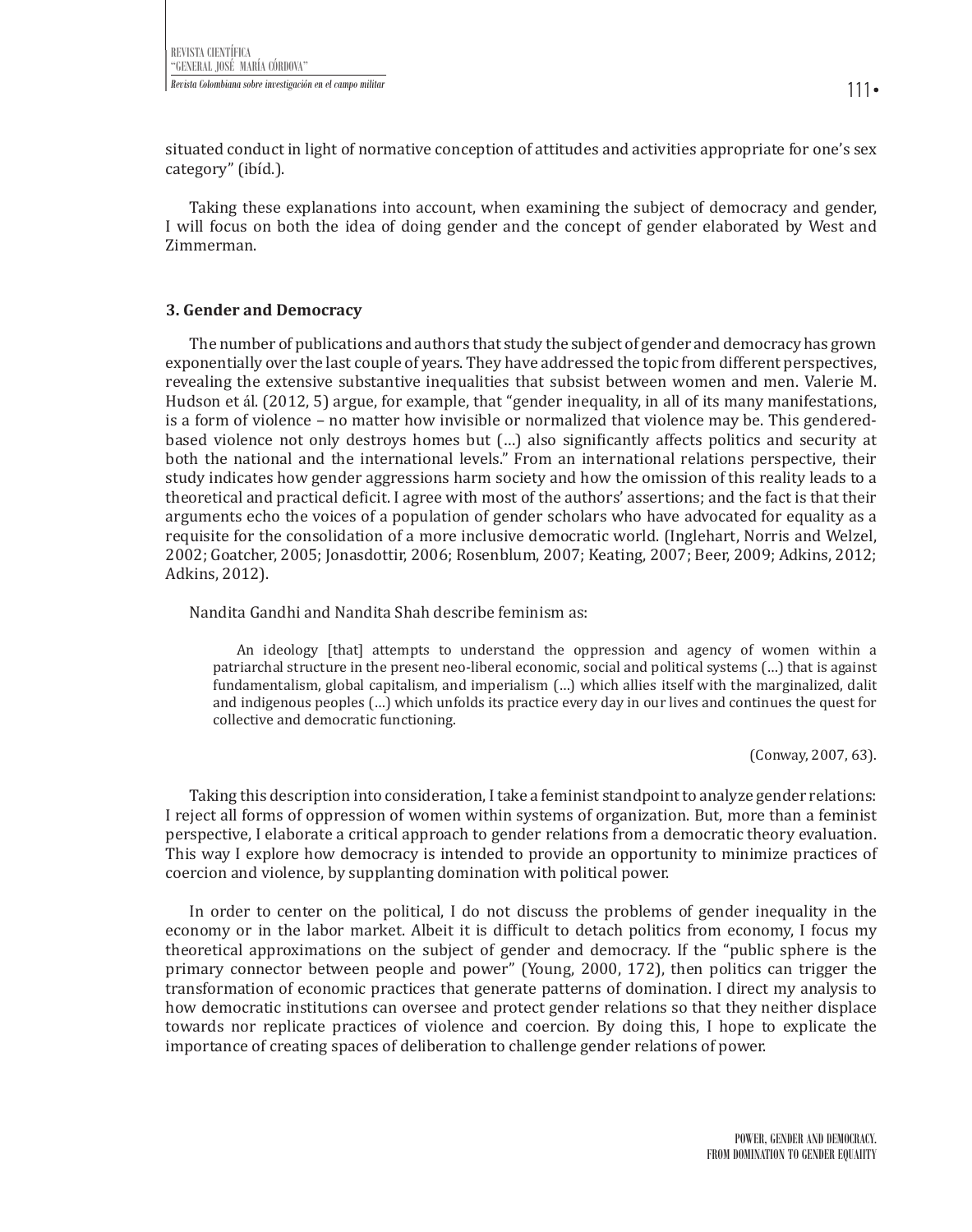Though some might categorize the following approximations as platonic abstractions, I think that they can help us transcend the preconceptions and prejudices that hinder a better understanding of the subjects of gender and democracy. For this reason, by conjecturing a purely hypothetical reality and an ideal type of society, I may be able to formulate an innovative approach to the topic proposed. The theoretical suggestion allows me to distance myself from my own pre-established knowledge and deconstruct the justifications for inequality.

### **4. Justifying Inequality**

During the seventeenth century, those who opposed the participation of women in politics mainly claimed, "women, by virtue of their nature, lacked the capacities required of free and equal individuals and citizens and so posed a threat to the state" (Pateman, 1985: 8). Women were portrayed as lacking reason, which made it impossible for them to participate in the public sphere: "only masculine beings are endowed with attributes and capacities necessary to enter into contracts, the most important of which is ownership of property in the person; only men, that is to say, are 'individuals'". (Pateman, 1988, 5). Women, in other words, were not seen as "free and equal 'individuals' but natural subjects". (1988, 53). In this sense, the resistance for the incorporation of women in politics was founded on the belief that there existed some *natural* differences between the men and women, which inhibited the former from participating in politics. *Nature* was viewed as a quality that distinguished the sexes and that gave men and not women the indispensable attributes to interact in and administer the public sphere. Explicitly, the anti-feminist of the time saw women as inferior by *nature*.

As explained by Anna G. Jónasdóttir (1988, 305), the preponderant anti-feminist thinking suffered an ideological shift away from *nature* in the late seventeen century and, more concretely, in the eighteen and the nineteenth century. The ideology that justified the exclusion of women from the political life changed "from a stance where applications to the *reason of (differentiated) nature* were central to a stance that justified itself by applying to various aspects of *social unity*" (ibíd.). The author reveals how anti-feminists no longer marginalized women from politics because of their *nature* but because of their belief that it was necessary for the wellbeing of society. Furthermore, she describes how in the work of Hobbes and Lock one can already identify this utilitarian view of women. As reasoned by Pateman (1985), the placement of dependency in women within the private domain permitted men to be independent individuals. Ruth Rubio-Marín (2012, 102) writes,

In naturally taking on the responsibility of care it was expected that women would enable men's physical, social, and cultural survival, silently allowing the idea of men as independent citizens and actors in the public sphere to work in practice. Men thus achieved an appearance of independence by shifting toward women the weight of their own dependency.

(Rubio-Marín, 2012, 102).

Consequently, women needed to stay confined to the private sphere in order to preserve the fundamental institutions that supported the unity of society as a whole.

One does not need to go too far to see that these two justifications, when compared to the definition of democracy, do not precisely fit to what one conceives as a democratic identity. They seem more as arguments that warrant a relation of domination, in which certain groups are marginalized from participating on the constitution of the political body. Both justifications, the ones that appeal to nature and the ones that call for social unity, create discursive patterns that ostracize certain communities,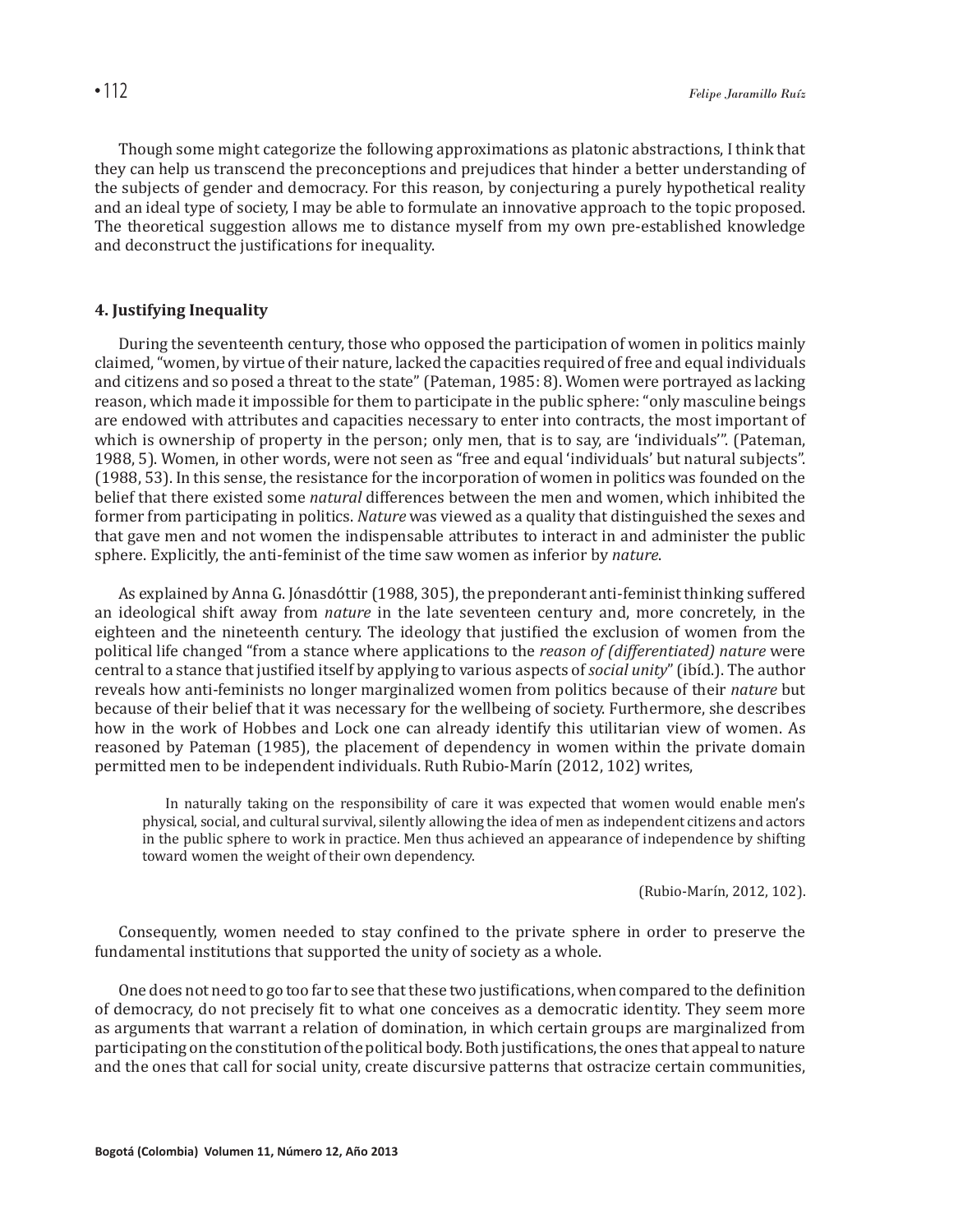even placing them in the "otherness"; and, by doing so, reject the democratic ideals of inclusion, antitotality politics, tolerance, equality, and difference, among others. In sum, these types of reasoning resemble more a description of a relation based on domination than one based on political power.

One might ask, however, does the exclusion of women still find ways of being justified in societies that claim to be democratic? How are the discourses that rationalize inequality currently constructed? I will try to address these questions as I dissect the topic of gender relations.

Throughout the elaboration of my study on the subject gender and democracy, I have had the chance to discuss my thoughts with a variety of people. I talked to academics, politicians, farmers, students, and others, most of them from Colombia. (Bushnell, 2007). These spontaneous conversations were by no means a strict methodologically organized set of interviews and surveys, which could provide us with concrete empirical data on the subject gender and democracy. It was simply a process of gripping the perspective of different individuals; an informal exercise inspired by pure curiosity. I did, nonetheless, encounter some curious recurrent patterns and ideas that I would like to share, for they seem to find empirical ratification in the work of other authors.

As I enquired the opinion of several of people, I met few individuals who supported the exclusion of women from politics by justifying this phenomenon based on the idea of the difference of *nature* between men and women. A lesser number of people asserted and accepted the belief that woman should stay away from politics because of the importance of gender roles; a very similar trend of thought as the one of social unity described by Jónasdóttir (1988). There was, however, a great amount of people who, though claimed to be completely in favor of equality between men and women, maintained that gender parity could not be implemented because of the concrete cultural and substantive inequalities between the sexes.

Curiously, in regards to substantive inequalities, Jónasdóttir recognizes the same pattern and captures the substance of these opinions. She asserts, "[c]onventionally, the discussion about the different nature of men's and women's way of exerting, or not exerting, their citizenship most often runs in terms of lack of, or of insufficient *competence* of women; in formal education, in socialization, and/or in practical training in other contexts supposed to foster political competence" (Harrison, 1978, 309). On the other hand, the cultural explanations for the rejection of gender parity tended to resemble the descriptions that Inglehart, Norris and Welzel discuss; that is, the hypothesis that in "traditional societies, women will be reluctant to run and, if they seek the office, will fail to attract sufficient support to win". (Inglehart, Norris and Welzel, 2002, 322). Succinctly put, both arguments focused on the lacks within society that make equal democratic participation improbable, either by centering on the side of the supply (on the actual competence of women to participate in politics) or on the side of the demand (the cultural aspects that would impede women's actual engagement in politics).

One cannot disregard these two propositions when examining the subject of gender and democracy, or fail to understand that both the cultural and the competence arguments can be directly correlated. As a matter of fact, after exploring women's participation in politics, studies of post-industrial societies have found that, for example, the predominance of Catholicism is directly related to a more traditional view of gender roles and, consequently, a more complex environment for women's political involvement. (Karvonen & Selle, 1995; Rule, 1987; Reynolds, 1999).

Additionally, it has also been shown that factors such as culture and economy affect the possibility of women's participation in the political arena. As concluded by Inglehart, Norris and Welzel (2002,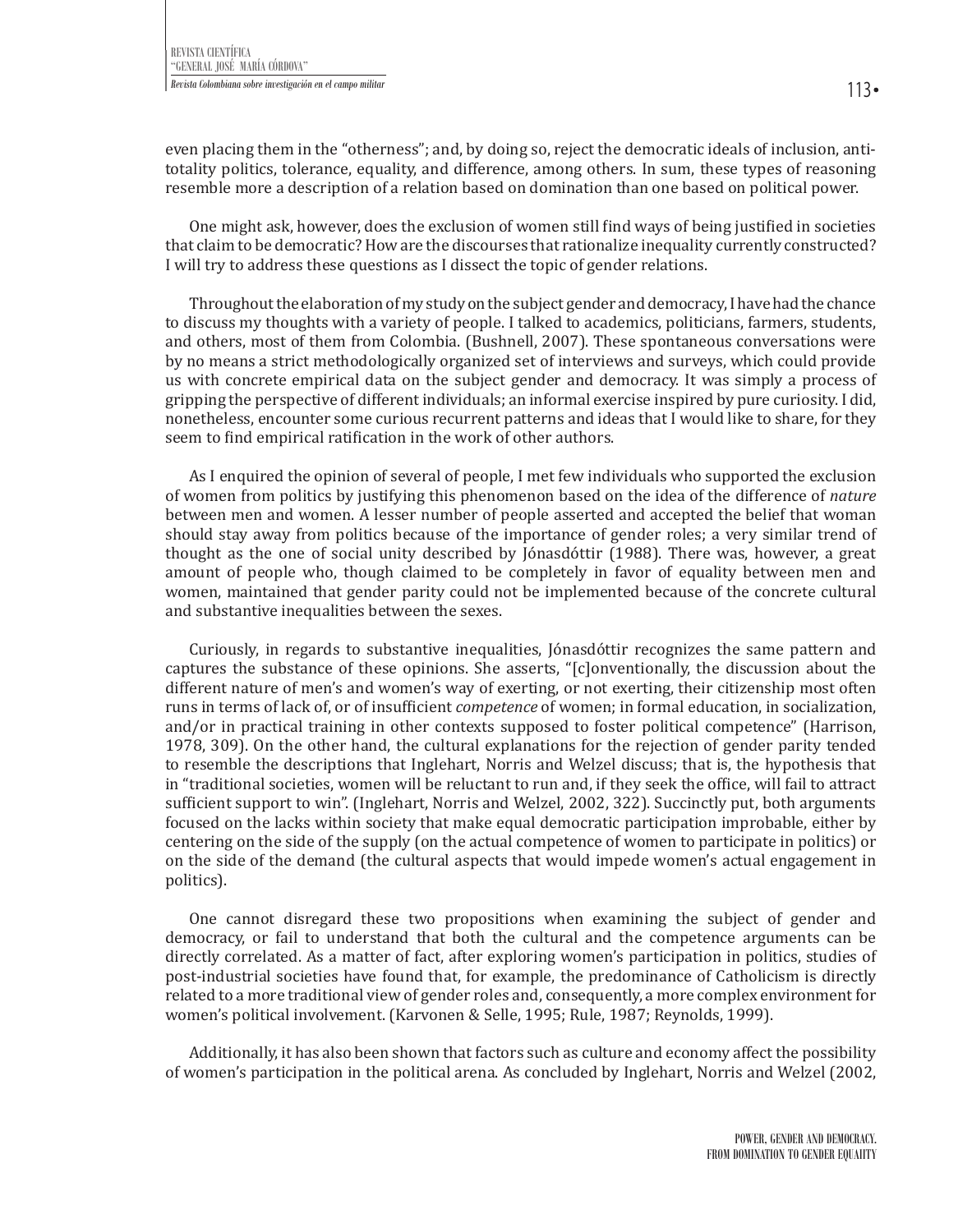342), "both women's representation in parliament and a society's level of democracy seem to reflect an underlying cultural shift linked with economic development." Explicitly, a reduction of substantive inequalities between men and women generates a corresponding increase of women's political empowerment.

Besides, one might inquire if democracy is the most apt system to pervade gender equality.

Caroline Beer (2009) tackles this question extensively and comes to a positive conclusion. Although she evidences how some other types of regimes have been more effective in promoting gender equality and in endorsing the participation of women in politics, she argues that democracy tends to produce a more egalitarian society. She claims that even though the beneficial "consequences of democracy and greater political inclusion take time to develop, (…) long term democracy and women's participation have a significant influence on improving the status of women relative to men". (Beer, 2009, 225-226). In other words, despite the setbacks that might arise from the implementation of a democratic form of governance in some states (due to cultural traditions that reinforce patterns of inequality), in the long term, democracy enables and stimulates the three domains that augment gender equality: capabilities, opportunities, and empowerment agency.<sup>2</sup>

John Gerring et ál. (2005, 325) write:

[one needs to] consider regimes as historically informed phenomena rather than as contemporary variables. This means looking both backwards and forward in time (via lagged predictors). In particular, it means measuring a country's accumulated *stock* of democracy rather than its level of democracy at a particular moment in time. The core insight is that institutional effects unfold over time, sometimes a great deal of time, and that these temporal effects are cumulative.

(John Gerring et ál., 2005, 325).

Ultimately, democracy is a process that takes time to consolidate. The consecration of formal institutions, which recognize equal rights to all citizens, does not automatically cause the materialization of democratic practices within society. As the validations for the marginalization of women encounter resistance, democratic practices need to detach society from the discursive forces that want to preserve traditional forms of domination. Notwithstanding the obstacles that can divert society away from democracy, one could hypothetically conclude that, with time, the result of democracy is a more egalitarian society. Nevertheless, the link between time and democracy raises a series of interrogations: How would the end result of this democratic process look like? Would all democracies appear the same? Would all democratic societies share certain common traits? What would distinguish one democracy from another? Would gender relations veer towards homogeneity?

## **5. Inequality as Injustice**

If hypothetically, based on the work of the authors discussed, democracy leads towards greater gender equality, one might wonder what the final outcome would resemble. This does not mean that one predicts a determinate future, but that one analyses a possible future scenario in which all the substantive inequalities between men and women are drastically reduced or eradicated completely.

<sup>2</sup> The United Nations Research Institute for Social Development (2005) has assessed gender equality using these three domains. Capabilities refer primarily to indicators of education, nutrition, and health. Empowerment is related to the subject of representation in government. And opportunities are evaluated by examining the equality of access to resources.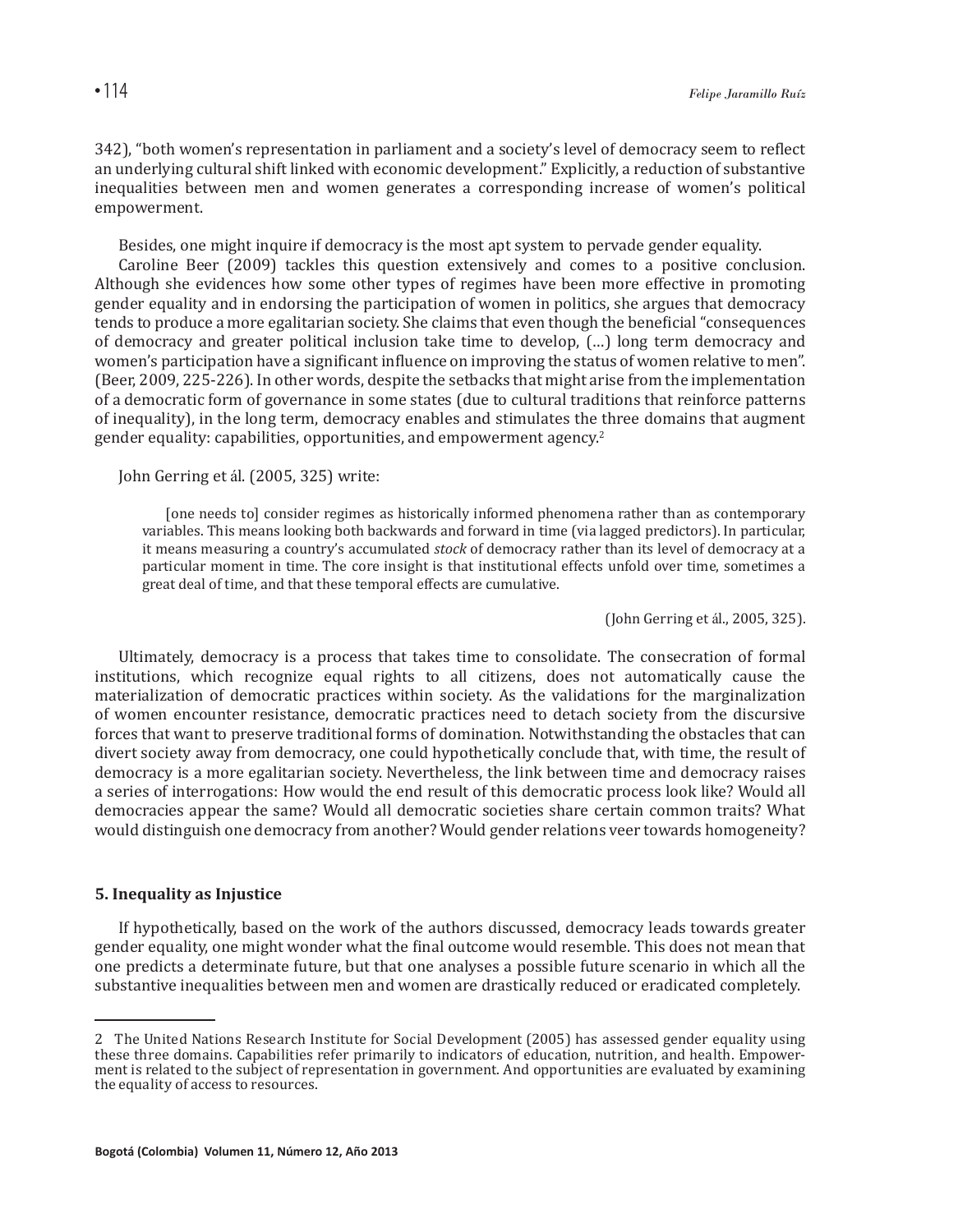By envisioning this ideal type of system, I can distance myself from the common arguments that reject gender equality based on substantive inequalities or on the lack of competence. I visualize a society in which all forms of substantive inequalities are inexistent, in which men and women have the same competences; and, afterwards, I imagine how the institutions within that particular society might be different from the ones that characterize democratic regimes today. Accordingly, I can picture a society in which all individuals are formally and materially included as equals in the organization of the political body. Conclusively, I propose a deep theoretical analysis, "where the men/women relationship is isolated, [in order] to make progress, and to satisfy demands from women to interpret situations where less obvious barriers than housework and children or lack of competence are at work". (Jónasdóttir, 1988, 310).

The proposal of an ideal type of democratic society, in which all substantive and formal inequalities between men and women are removed, elevates some automatic issues: Would gender still be a pertinent subject in democratic debates? Would there be a need to study the subject of gender and inclusion? Would gender equality be a relevant topic? I believe that the answer to all of these questions is affirmative. The eradication of all the substantive and formal inequalities would only constitute one step towards the transformation of a more inclusive democratic system. Gender would continue to be a relevant topic, but it would focus primarily on difference. Furthermore, the equality of competences between men and women in an egalitarian society would still leave the cultural explanations for the rejection of equal participation of women intact.<sup>3</sup> Let me elaborate these arguments.

In the ideal type society, women are no longer restricted from entering the public sphere. The formal recognition of equality is complemented with policies that guarantee the actual substantive equality between men and women. In this hypothetical scenario, women have equal access to education, health and labor. Additionally, they participate in and attain positions of power in the governmental institutions, enabling them to voice and pursue their particular interests. Fittingly, women acquire full and equal citizenship, exercising their power without encountering overbearing formal barriers, prejudices, and/or other substantive obstacles. Women are recognized as equal members of the political body and, consequently, the groups of individuals do not exclude them from spaces of decision making.

According to T. H. Marshall, citizenship has three parts, or elements: social, political, and civil.

The civil element is composed of the rights necessary for individual freedom, liberty of the person, freedom of speech, thought and faith, the right to own property arid to conclude valid contracts, and the right to justice. By the political element I mean the right to participate in the exercise of political power, as a member of a body invested with political authority or as an elector of the members of such a body. The corresponding institutions are parliament and councils of local government. By the social element I mean the whole range from the right to a modicum of economic welfare and security to the right to share to the full in the social heritage and to live the life of a civilised being according to the standards prevailing in the society. The institutions most closely connected with it are the educational system and the social services.

(Marshall, 1950, 10-11).

<sup>3</sup> As stated before, I understand that there can be a direct relation between substantive inequalities and culture, and that it is unlikely that substantive inequalities can be fully eradicated in a society that has a predominantly patriarchal culture. Nonetheless, I want to isolate the subject of culture from substantive inequalities so as to elaborate a philosophical perspective of the obstacles to women's participation in politics. As Inglehart, Norris and Welzel (2002) have shown, economic development leads to a cultural shift. Accordingly, I want to evaluate, from a philosophical perspective, how can the eradication of substantive inequalities affect culture and more concretely democratic identity.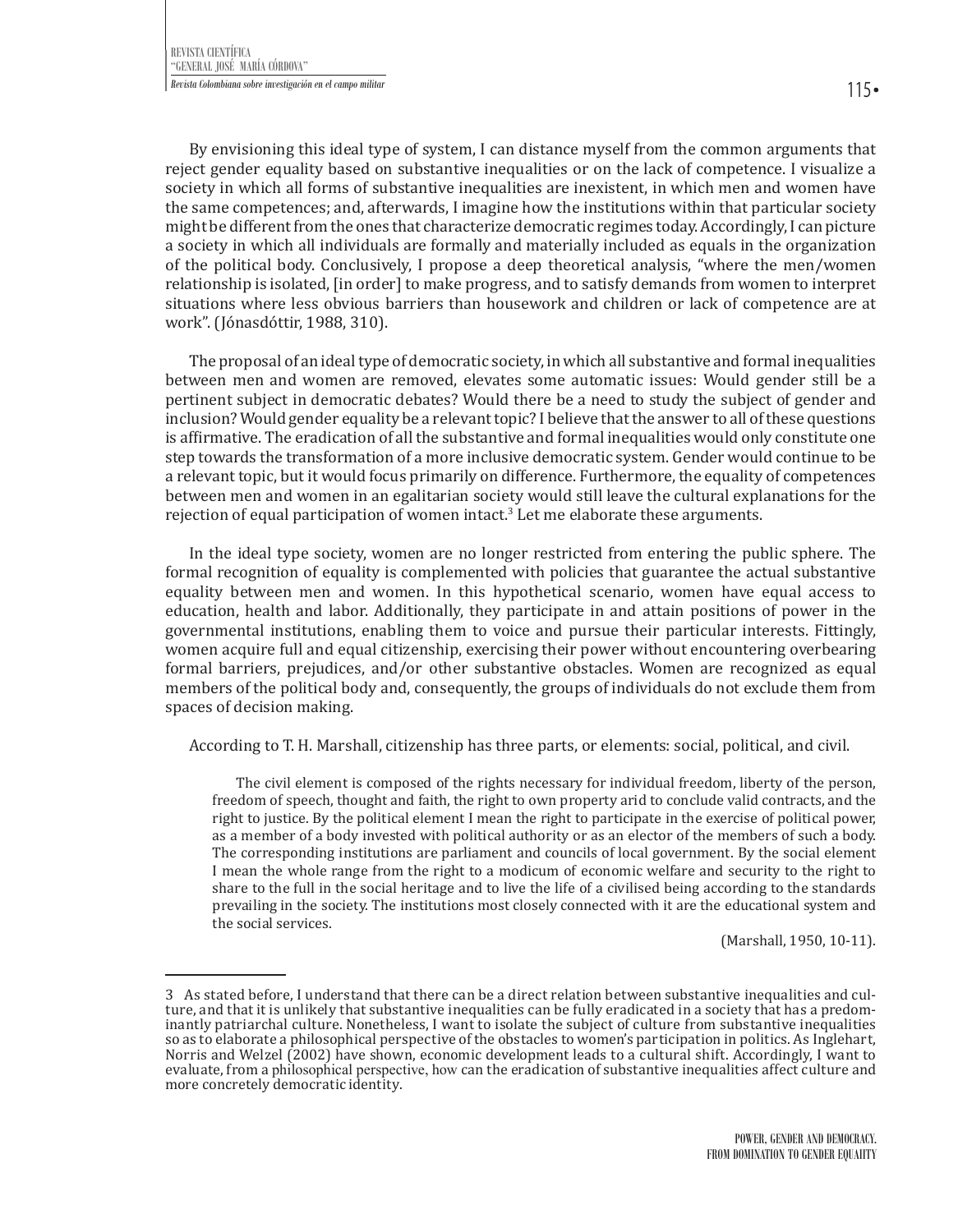When discussing democracy and gender from a philosophical perspective, I assume that the civil and social elements are prearranged in such a way that men and women have equal access to both of these. By fabricating such an abstraction, I plan to focus primarily on the political element, trying to unveil how this part of citizenship materializes in a completely civil and social egalitarian society. More precisely, I want to analyze how power relations interact in this type of system, concentrating on how democratic identity is formed.

## **6. Power and Gender Relations**

Foucault neither conceived power relations as good or bad, but as dangerous, for they always incline towards states of domination. He insisted, however, that we had to "cease once and for all to describe the effects of power in negative terms (…). In fact, power produces: it produces reality." (Foucault, 1979: 194). Rejecting Habermas idea of universal principles of governance, Foucault argued:

The idea that there could exist a state of communication that would allow games of truth to circulate freely, without any constraints seems utopian to me. This is precisely a failure to see that power relations are not something that is bad in itself, that we have to break free of. I do not think a society can live without power relations, if by that one means the strategies by which individuals try to direct and control the conduct of others.

(Foucault, 1997, 298).

In this sense, even in a completely egalitarian society, relations of power continue to exist. Therefore, the various groups that form society still compete, collaborate, and communicate to put their particular interests within the political body. Despite these relations of power, or as a way to avoid advancing towards conditions of domination, formal democratic political institutions safeguard the principles of equality, tolerance, and difference, creating controls that condemn actions that neglect standards of restraint. Norms and regulations safeguard the rights of the variety of members that make up a society, so that none of them falls into the vulnerable position of where she is rejected equal institutional protection.

The institutional bodies mirror the relations of power but not the relations of domination. In other words, men and women interact as equals in the public sphere. The democratic institutions consecrate and promote relationships of mutuality or of full reciprocity. This is "a relation in which (a) each agent recognizes the other as free and as capable of self-development, (b) each acts with regards to the other in ways that enhance the other's self-development on the basis of a consideration of the other's needs, and (c) both agents take such mutual enhancement of each other's agency as a conscious aim". (Gould, 1988, 77). Namely, mutuality stands as a key feature of the democratic identity. It is the result of the consolidation of a culture that embraces democracy and rejects practices of domination that propagate the consecration of situations of inequality.

The question then is how to distinguish gender relations of domination? According to Jónasdóttir (1988, 315), if we want to explain "the socially and politically relevant differences between women and men, we have to reveal their generative sources, the sources of power which produce them". Though the author focuses her critic on the way the capitalist system reproduces gender inequality, it is interesting how by taking this proposal one can begin to elaborate a shift away from conceiving the relation between men and women simply as one of domination. Jónasdóttir argues that we should not reduce relations of power solely to acts of violence, for example, placing rape as the primary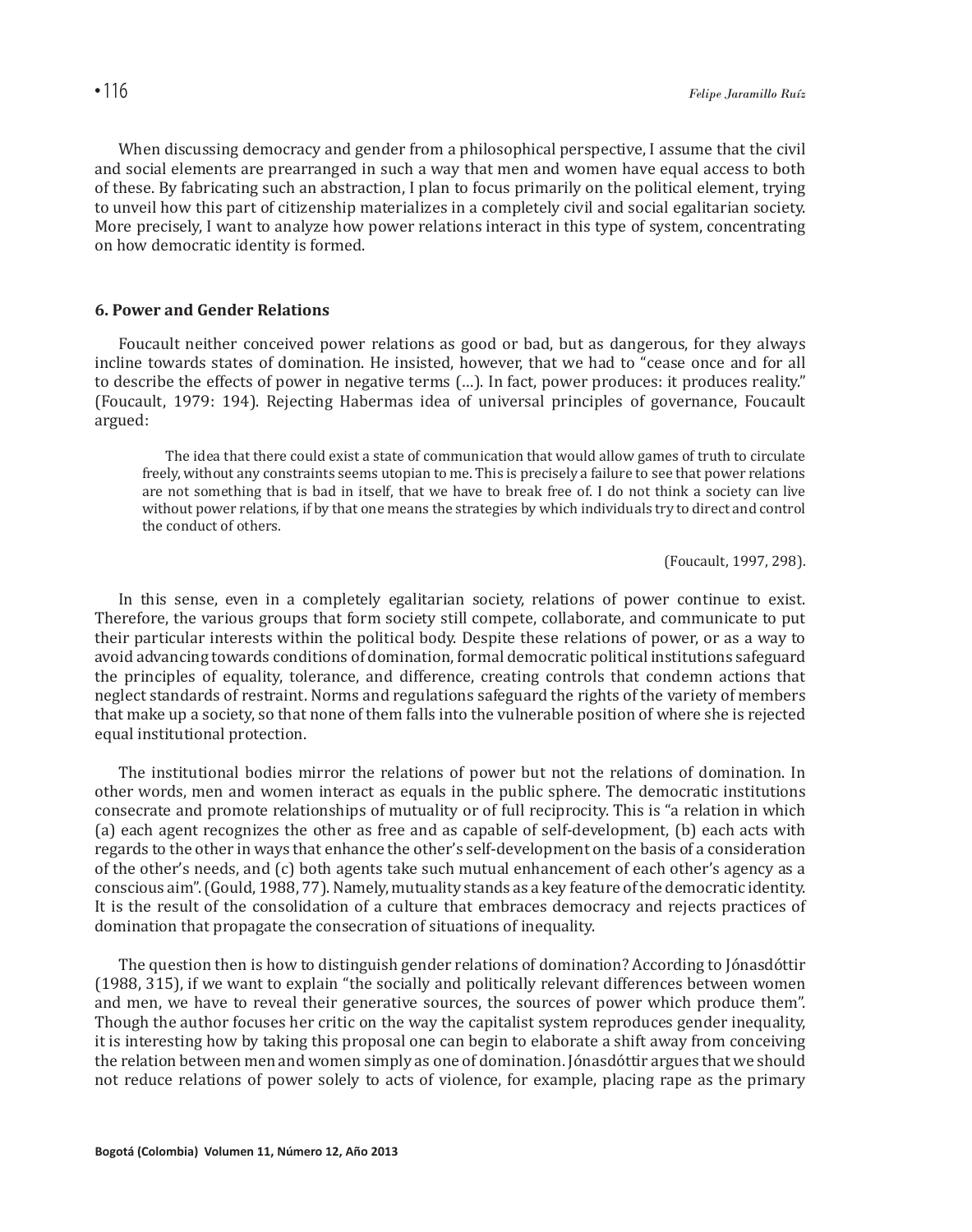focus. Transcending from the conception of power as domination, the author reveals the need to see the power relations that underlie physical violence. She writes, "it may seem strange, but I think that it is the 'freely given' – and taken – love that should be centered" (1988, 312). This calling to examine love as a power relation takes me back to Foucault's definition of power. Beliefs and desires are the predominant constitutive powers that produce the social and political differences between men and women. This type of powers can only be exercised over free subjects. As such, gender relations, as a set of desires and beliefs, are a form of political organization that creates practices of self-government. This does not mean that coercion is never present, but that it cannot be seen as the major constitutive force that explicates all the historical constructions that led to the formation of the relations between men and woman.

If doing gender causes the "creation of a variety of institutionalized frameworks through which our 'natural, normal sexedness' can be enacted" (West & Zimmerman, 1998, 137), then gender relations embody the power structures that these institutionalized frameworks generate. They are the set of desires and beliefs that replicate patterns of conduct. It is a mistake to deny the power behind the cultural structures that form gender relations. These do not necessarily recreate practices of domination but do have to be carefully scrutinized so as correct any flagrant violation of an individual's freedom.

Consensual beliefs about the attributes of men and women recreate gender roles. "These beliefs are more than beliefs about attributes of women and men: Many of these expectations are normative in the sense that they describe qualities or behavioral tendencies believed to be desirable for each sex" (Eagly, 1987, 13). Gender relations reflect consensual beliefs, which condition the conduct of men and women. Correspondingly, feminist scholars have categorized the kind of expectations created by these social beliefs as "*descriptive norms*, which are consensual expectations about what members of a group actually do, and *injunctive norms*, which are consensual expectations about what a group of people ought to do or ideally would do" (Eagly & Karau, 2002, 574). These expectations are relations of power that "instruct" both men and women and indicate what actions are "acceptable" social behaviors.

According to Valerie M. Hudson et ál. (2012, 53), there are three "key wounds inflicted by microaggression against women in human society: (1) lack of bodily integrity and physical security, (2) lack of equality in family law, and (3) lack of parity in the councils of human decision making." These three aggressions are vices within gender relations that promote and enable the recurrence of practices of domination. For this reason, a democratic society is called to action so as to change these wounds that contradict the principles of democracy. The recognition of these inequalities and acts of domination, nonetheless, cannot incite us to categorize all gender relations as a form of domination.

Valerie M. Hudson et ál. (2012, 53) write, "Virtually all traditional cultures remain patrilocal, which simply means that brides relocate to the home of the groom's family upon marriage." Furthermore, they argue that the "family psychology produced by patrilocal may have a devastating effect on women and girls." The authors then pass to evidence how a patrilocal culture affects women and how these live in a situation of pure domination, in which the use of violence and coercion against them is persistent. I am not here to refute that these harmful practices occur, as a matter of fact, I recognize this as a problem that needs to be tackled in patrilocal or patriarchal cultures. What I do want to discuss is the dangers of labeling all traditional relations as a form of domination. I think that the tendency of viewing certain cultures as a threat to women's desires and beliefs generates practices of intolerance that affect the formulation of measures that avoid traditional forms of domination. In other words, this view promulgates a way of thinking that advocates for the imposition of western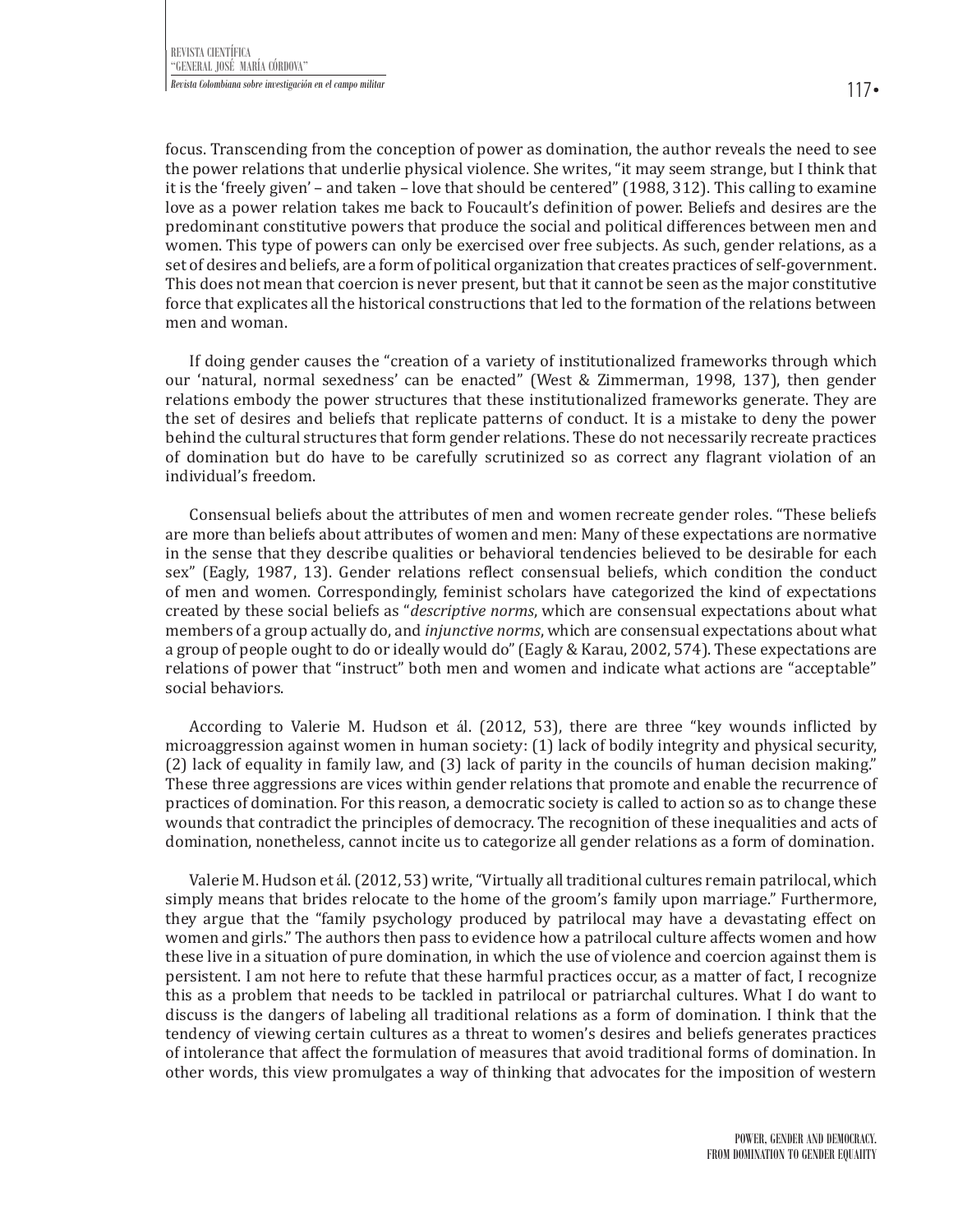conceptions of gender relations in the global south, which encumbers the imagination of innovative devices that help promulgate gender equality.

## **7. Gender Relations and Marriage**

In order to expand my contention, I will explore the institution of marriage from Foucault's theoretical notions of power relations. As it has been discussed, under this conception, the exercise of power ties itself to freedom; "power is exercised only over free subjects, and only insofar as they are free" (Foucault, 1982, 790). According to Foucault, power relations transcend the use of violence and coercion. They are supported on their strength to mold the subject's desires and beliefs. Foucault constructs an understanding of power relations that unveils the capacity of making exogenous desires unconsciously and consciously our own. This phenomenon is a result of a long process of "education", in which the individual internalizes the rights and duties assigned to him or her.

As relations of power, gender relations also transcend the use of violence and coercion. Marriage, as a type of gender relation, serves as an example for evidencing the similarities. In free democratic societies with traditional catholic roots, women and men can choose whom they decide to marry. Additionally, they are also allowed to divorce. Marriage in this type of culture embodies the type of power described by Foucault. Two free individuals sign a contract, in which they swear to be together until death. In most of these gender relations, the individuals believe in and desire the preservation of marriage. They are not coerced or dominated, but undoubtedly a relation of power exists between them. As Foucault (1980, 93) claims, "power is not an institution, and not a structure; neither is it a certain strength we are endowed with; it is the name that one attributes to a complex strategic situation in a particular society." Marriage is one of these complex strategic relations that characterize one type of gender relations; and not merely an institution "to ensure men's power through their access to women's bodies" (Boucher, 2012, 27), as seen by Pateman.

#### **8. Gender Relations and Interdependency**

The common argument against patriarchal culture is the dependency of women. Because in these cultures the men is assigned the chore of providing the substantive resources and women the task of taking care of the house and children, there is a tendency to criticize the dependency of women as something negative. This comes from the global north capitalist image, in which individual freedom denies the reality of dependency. Accordingly, any type of dependency, let it be to the state or to the spouse, is seen as harmful to the individual's freedom. As described by Ruth Rubio-Marín (2012, 102), "Modernity enshrined the liberal view of the subject of rights as an autonomous being, master of his own life project. (…) with the rise of industrial capitalism economic independence came to encompass the ideal of earning a family wage, so that property ownership, wage labor and self-employment all came to be recognized as forms of economic independence." This abstract fiction of the individual, as someone independent, based on the ideal of production and wage earning, fails to see the fact that relations of power always cause interdependency. Moreover, this call for individualism neglects the fact that not all relations of power in which dependency is present are malignant.

In a gender relation based on equality, for example, in which neither physical nor psychological domination is present, interdependency is recognized and embraced. The woman is dependent on the man as the man is dependent on the woman. They both comply with the traditions made by the relation because they embody their beliefs and desires. Interdependency consists on recognizing the importance of the acts of each of the individuals involved for the wellbeing of the relation. This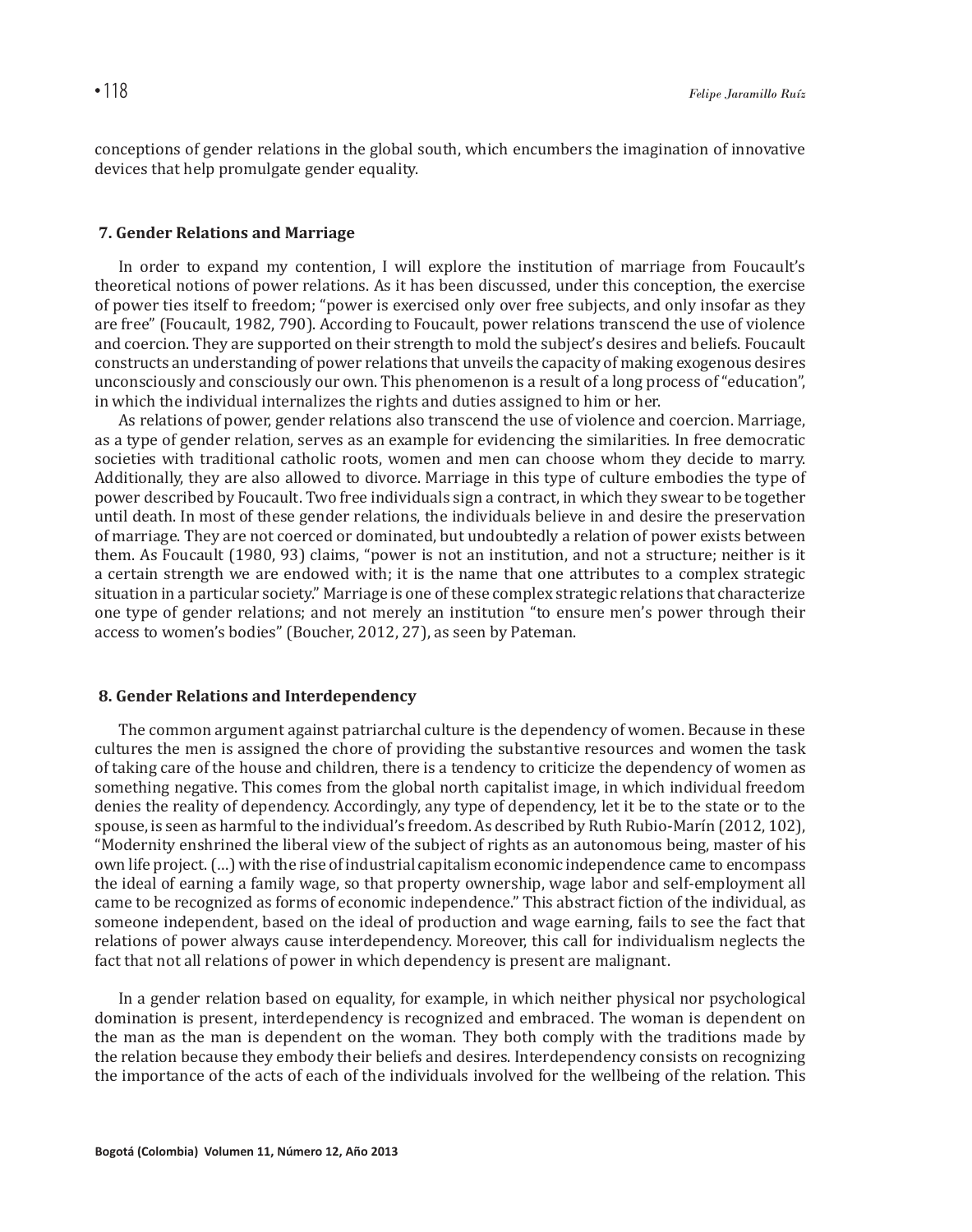does not mean that in these particular gender relations those involved are unequal; on the contrary, to distance gender relations from domination, the individuals engage in a relation in which each appreciates the other as equal.

For years, feminists have studied and criticized the reclusion of women to the private sphere. Raia Prokhovinik (1998, 88) analyses this subject in detail and posit three possible choices that women have. The first alternative is to "operate in the realm of men." The second option is for "women to do a double shift – to undertake paid employment on an 'equal' basis with man, and to sustain and take primary responsibility for a home and children and husband." The third possibility is for women "to stay in the private realm." She adds, "This is many women's choice – for some chosen under the influence of social expectation, for some chosen as a positive preference." Most importantly, however, is what she has to say about this last option:

Women who choose to stay in the private realm are undervalued as people, both by society and by men. The caring and nurturing undertaken by such women is taken for granted; its perceived social value is very low. However this paper would argue that the 'natural obligations' parents are seen to have in bringing up children should also be recognized and valued as ethically-grounded 'civic obligations', as part of citizenship.

(ibíd.).

From this extract is possible to state that the problem lies not in the roles that the individuals decide to play in a gender relation, but on how these are perceived by society. A society that fails to value the pivotal significance of caring and nurturing is one that disregards the equality of all the groups that make up the social body. The aim then is not to propose a homogenization of the gender relations, suggestion that dismisses main problem. The objective should consist on integrating the different social tasks into the democratic institutions. The usefulness of an individual cannot continue to be measured in terms of capital and production. This perspective rejects the significance of the complex relationships that make up a community. Accordingly, even in a gender relation, where both individuals involved value their tasks as equally important, a democratic ideology can subsist. As a Marxist feminist writes,

Maternal feminist eschew the liberal notion of the citizen as an individual of rights protected by the state. For the maternalist, such a notion is at best morally empty and at worst morally subversive since it is the result of a distinctly masculine conception of the person as an independent, self-interested, economic being. When one translates this notion into a broader conception of politics, the maternal feminist argues, one is left with a vision of citizen as competitive marketeers and jobholders for whom civil activity is, at most, membership in interest groups.

(Dietz, 1992, 71).

## **9. Gender and Domination**

A thin line divides gender relations from practices of domination. Nonetheless, there is a line.

Within different cultures there is countless ways that gender relations can form. Many of them imply certain gender roles, which men and women replicate in their everyday tasks. The fact that women do not participate in politics, or that they do not occupy the same positions as men, does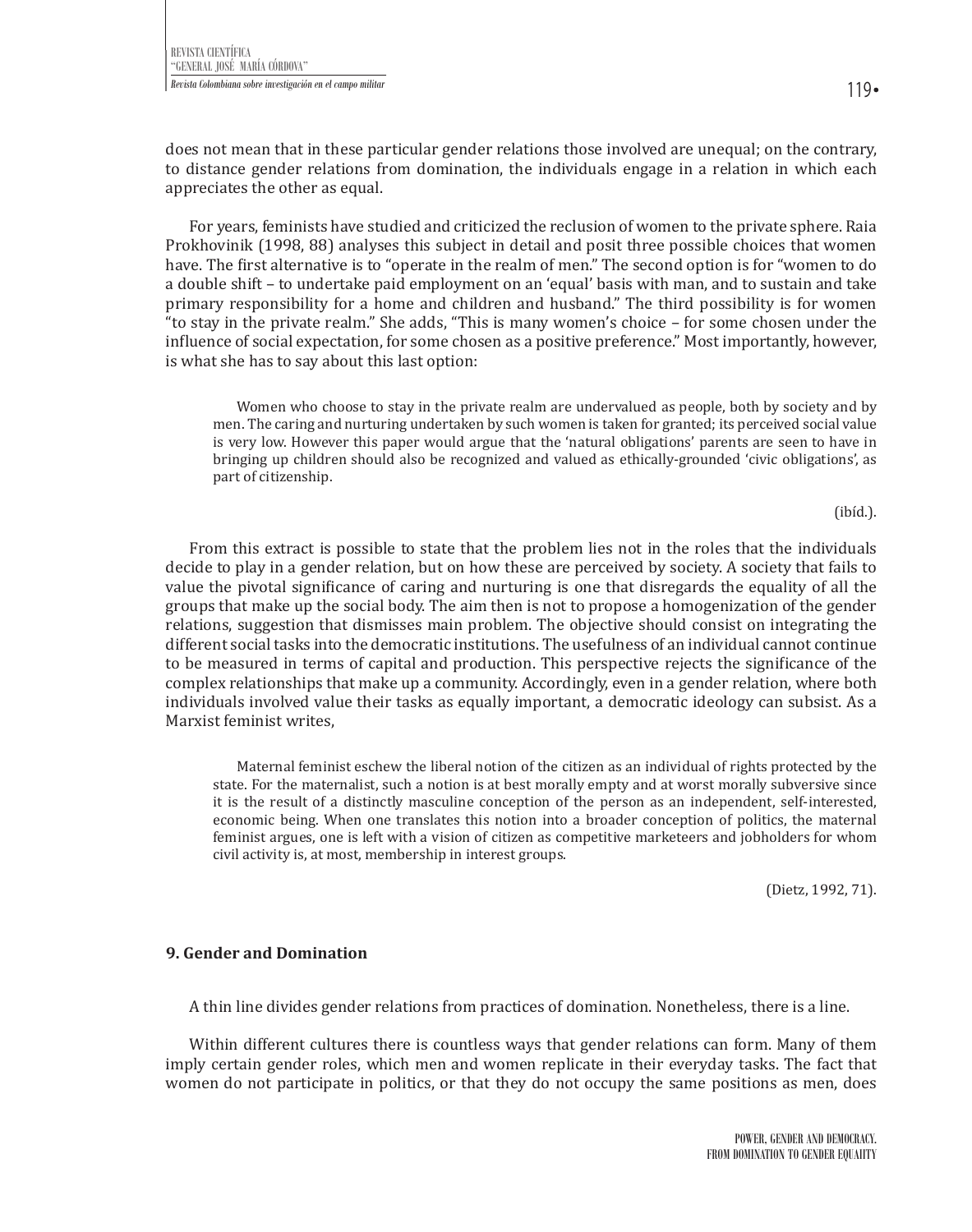not inescapably indicate that there is a pattern of exclusion and of marginalization of women. In different cultures, gender relations can shape the desires and beliefs of both men and women in a very similar way to how relations of power act over society. It is dangerous to fall into generalizations that condemn all gender relations that differ from those of the western world as a form of domination. The use of the burka, for example, cannot be conceived primarily as the result of a culture of coercion and violence, in which men force the women to wear it. Many women, if not the majority of Muslim women, wear this particular attire because of their specific beliefs and because of their desire to live according to their faith.<sup>4</sup> Or the role of women as mothers, who stay at home to take care of the children, which is predominant in some cultures, does not automatically insinuate that women are coerced into occupying this position within the family. Consequently, the difference in participation of women in politics can also be a reflection of the gender relations that exist within that specific society. (Mohanty, Russo & Torres, 1991; and Maynard, 2010).5

Myrna Cunningham (2005, 55) states, "the homogenizing tendency of the women's movements sometimes recreates the same frameworks of discrimination and cultural degradation through which national governments exploit Indigenous peoples, especially indigenous women." Based on this argument, the author emphasizes on the need to respect cultural self-determination when supporting feminist projects that promote gender equality: the recognition of Indigenous women's own capacities to generate change. (Jones, 2005, 54). Clike Cunningham, many feminist authors have also critiqued the western imperialist features of feminism. For example, Johanna Liddle and Shirin Rai (1998, 495) evidence how feminist discourse has changed political circumstances by "producing the Western imperial powers as superior on the scale of civilization, [and] producing Western women as leaders of global feminism". (Mohanty, Russo & Torres, 1991; and Maynard, 2010).

By assimilating relations of power to gender relations, I do not mean to discredit the subject of gender and democracy. This does not mean that gender relations are unproblematic. As with relations of power, gender relations need to be carefully evaluated, monitored, and studied so as to avoid that they transform into practices of domination. They demand a space where they can be contested, allowing for their transformation when those involved modify their desires and beliefs and decide to distance themselves from the traditional ways of conceiving the interaction between men and women.

If the term domination refers to "asymmetrical relationships of power in which the freedom subordinated persons have little room for maneuver because of their 'extremely limited margin of freedom'," (Lemke, 2010, 37); what one has to evaluate and correct when examining gender relations are those asymmetries that restrict the possibility of change. This does not mean that all

<sup>4</sup> As Lama Abu Odeh (1993, 26) writes, "Post-colonial feminists need to examine the philosophy behind Muslim women wearing veils before addressing the issue because the veil is not simply a source of disempowerment as believed by Western cultures. Muslim women's sexuality is defined by their ability to control their needs rather than by the expression of their desires. The veil allows them to participate in a broader world than the home because it provides a religious barrier to sexual harassment and empowers them to criticize their harassers with social support."

<sup>5</sup> A multiplicity of feminist authors has made a call for accepting heterogeneity as one part of the feminist strategy for equality.

<sup>6</sup> The Feminist Dialogues organized by the World Social Forum embodies an initiative in which feminist groups discuss their diversity. It "does not try to produce a common set of outcomes but the characteristics of the space provide diverse possibilities for women to network, exchange experiences, come up with projects among themselves, and have space to discuss issues that are affecting the work of each of us do".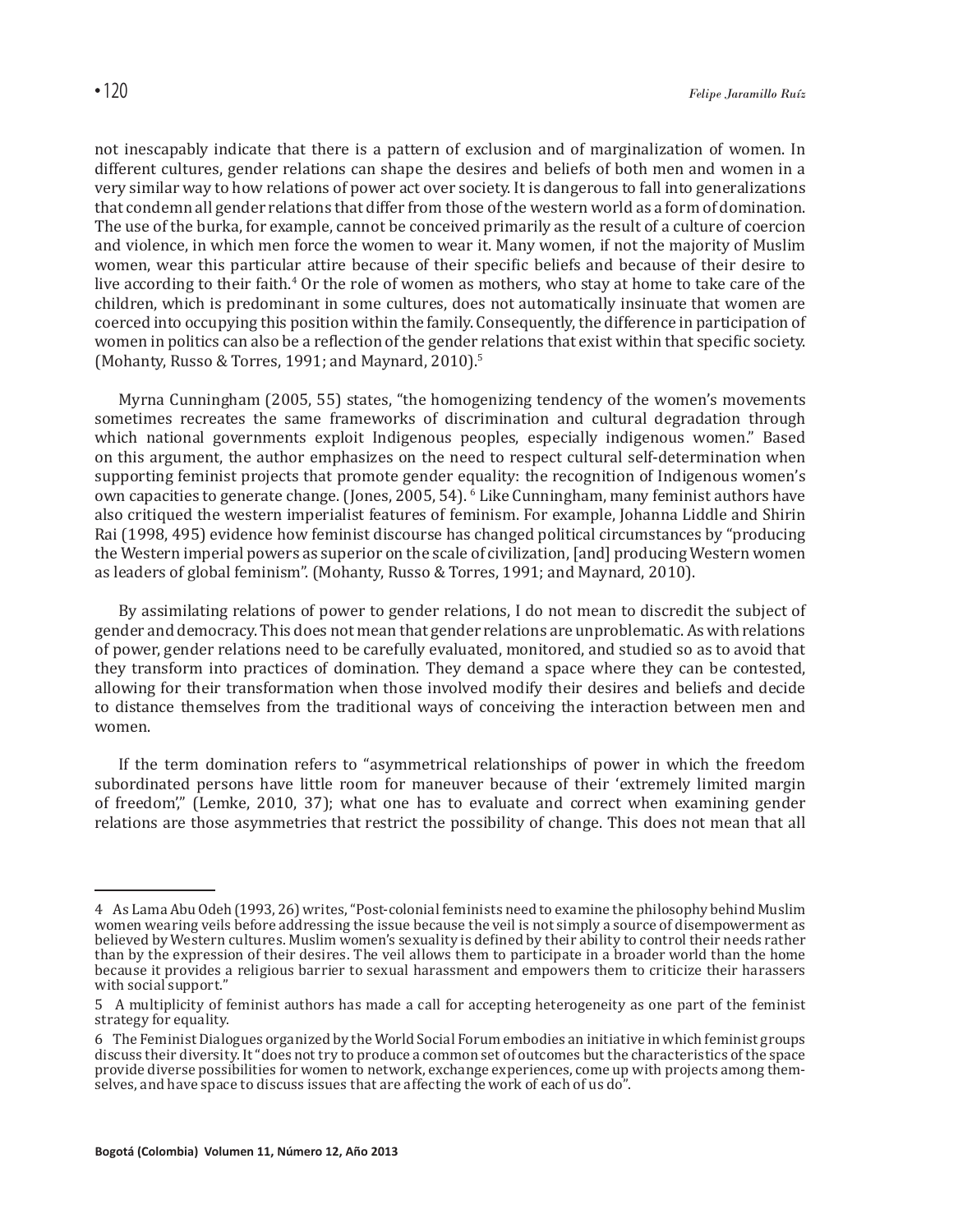limitations to freedom that emanate from gender relations are a result of an act of domination,' but that the constriction of freedom in an asymmetrical manner can cause patterns of domination. This conceptualization makes the line that separates gender relations from domination even thinner. The essence, however, lies on the premise that, in theory, these types of relations are formed by a mutual construction, in which change is always present; and relations of domination are predominantly a unilateral preservation of a determinate structure.

Marilyn Frye critically explicates how gender roles are reinforced and legitimized. He observes,

For efficient subordination, what's wanted is that the structure not appears to be a cultural artifact kept in place by human decision or custom, but that it appear *natural* – that it appear to be quite a direct consequence of facts about the beast which are beyond the scope of human manipulation. (…). The *ways*  we act as women and men, and the ways we act toward women and men, mold our bodies and our minds to the shape of subordination and dominance.

(Frye, 1983, 34).

The claims made by the author capture the delicate line that distinguishes gender relations from domination. The extract can make us think that absolutely all gender relations are naturalized acts of domination and, for this reason, must be contested. One needs to remember, nevertheless, that power relations are inescapable. Any attempt to contend gender relations only generates the transformation of these but does not eradicate them. Confronted with the inevitability of power relations, the question is how to resist domination? I believe that democratic institutions can provide mechanisms to avoid the displacement of gender relations towards domination. Furthermore, I think that this is feasible even without pretending to homogenize or to enact a single true identity that determines what gender relations should look like. Given the permanence of power relations, the aim of democracy ought not to be the constitution of uniformity, but to providing spaces where the possibility of contestation to gender relations is always open, so as to challenge the forces that try to posit an absolute truth as "natural".

### **10. Back to Democracy**

If the power of democratic politics consists on the possibility of change and on the capability of mobilizing the multiplicity of interests (Wolin, 2004, 603), then democracy must open the possibility of altering gender relations. The immobilization of these by acts of violence and coercion stands as clear opposition to democracy. Moreover, taking into account that in most democratic states "gender, race, religious, and ethnic equality are enshrined as constitutional principles, the contradiction between the democratic ethos of equality and the reality of legal subordination for women and political marginalization of minority groups is left exposed, leaving the contract itself more readily open to challenge" (Keating, 2007, 142). Accordingly, when gender relations displace towards domination, those affected can use the institutional norms to modify exciting practices. It is foremost then to impede and to change the fact that those benefited by unequal gender relations consecrate laws and regulations that inhibit manifestations that oppose them; and to modify those rules and regulations that "normalize" inequality.

Young (2000, 82) writes, "Political theory would do well to disengage social group difference from a logic of identity, in two ways. First, we should conceptualize social groups according to a rational

<sup>7</sup> Like in marriage, individuals can freely decide to restrict their freedom. Their freedom mobilizes within the territorial limits of their beliefs and desires.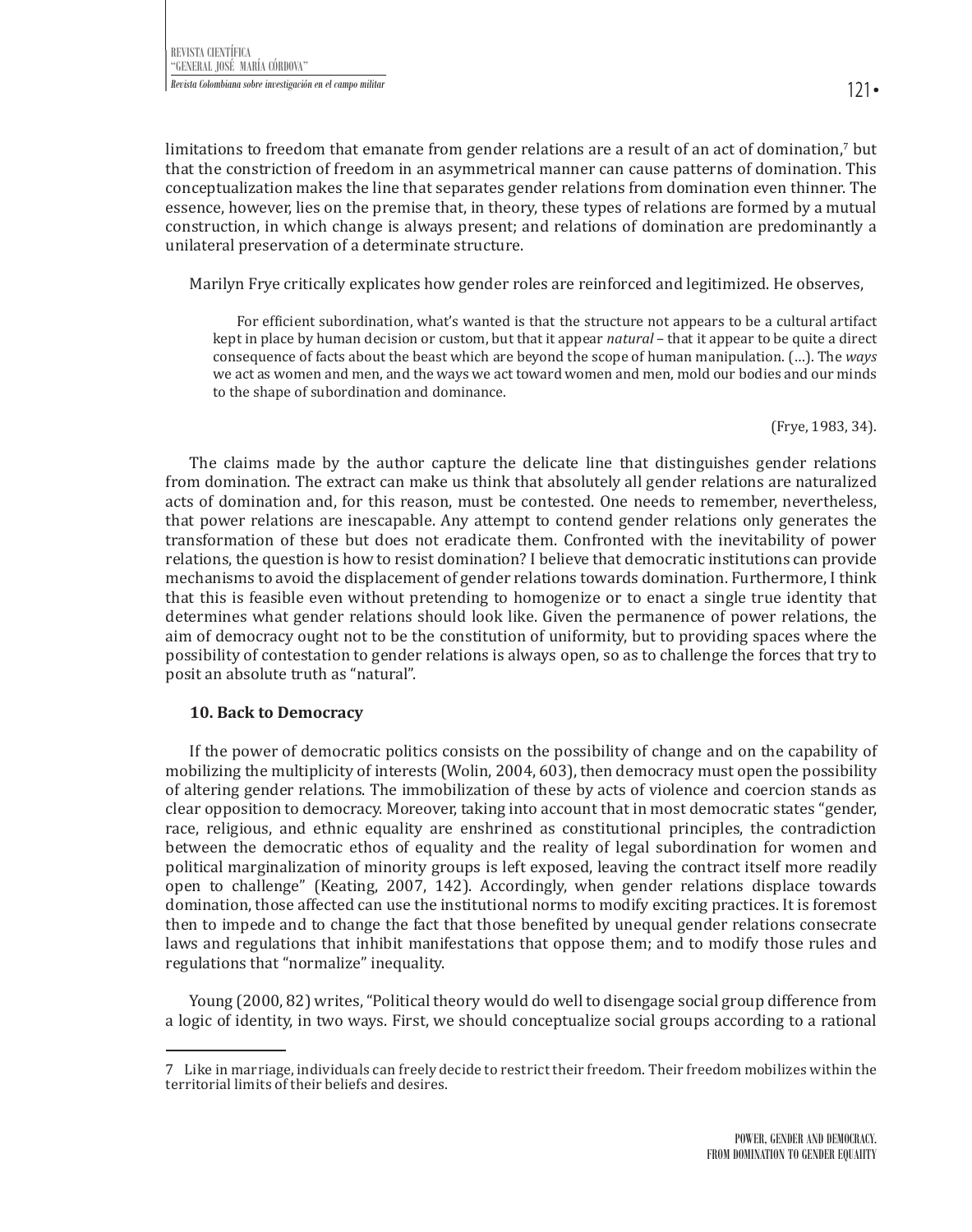rather than a substanstialist logic. Secondly, we should affirm that groups do not have identities as such, but rather that individuals construct their own identities on the basis of social group positioning." Taking this into account, gender relations are a way through which men and women construct their identities, but do not infer the existence of a generalized way of interaction between genders. Consequently, neither man nor women have only one identity; and, therefore, within a society there can be a plurality of gender relations, even if certain types predominate over the others.

## **Conclusion**

Gender relations change and must be allowed to change. The imposition of a western understanding of women and men relationships dismisses to see beliefs and desires as a source of power that replicates gender relations. It simplifies reality by comprehending that this and that particular gender relations can only be the result of coercion and violence. It also homogenizes women, stating that they should all aim for the same desires and beliefs. What gender scholars should aim towards is for the implementation of a democratic identity and towards the negation of homogenization. They must reject efforts that portray women as uniform individuals, by categorizing them as incompetent or as uninterested in participating in politics. Precisely, democracy is about anti-totality, about tolerance, about difference. Acts of coercion and violence against women should be condemned, but different beliefs and desires need to be accepted. Any action of domination that impedes the transformation of gender relations should also be denounced and criticized. Democratic institutions should guarantee gender relations the possibility of change. They should assure that arguments of competence and of culture are not simply a way to justify the domination of men over women.

As discussed in this article, even when gender relations find a space to voice their disagreements, culture would still play a critical role. Gender relations will continue to be part of a complex set of practices that replicate traditional desires and beliefs. One cannot expect that with the enactment of democracy all societies turn homogeneous. Culture cannot simply be erased. For this reason, I think it is time to stop thinking so much about gender equality as a matter of domination, and to stop focusing on how many women versus how many men are in a determinate post. It is not only a question of quantity or of coercion. I believe it is time to start centering on processes, gender equality being one of them.

In 2002 the slogan of the World March of Women participated in the World Social Forum. Their slogan read, 'the world will not change without feminism; and feminists cannot change women's lives unless we change the world' (World March of Women, 2003, 6). Although the slogan was applauded, it generates one question: how to change women's lives? The slogan cannot be interpreted as a call on women to unify their desires and beliefs. To change the world does not instinctively mean that all gender relations need to be modified. I think that to change the world is to transform patterns of domination and to consolidate institutions that enable an open space where women and men can communicate and question gender relations. Echoing Pateman's words, "We need a conception of universal, participatory citizenship that is grounded in the recognition of sexual difference, so that women, to become full citizens, do not have to attempt to become paler reflections of men, but can actively participate *as women*" (1985, 14).

In a conference, Kavita Ramdas (2009), director of the Global Fund for Women, asked: "Why is it that women are, on the one hand, viciously downtrodden by cultural practices, and yet, at the same time, are the preservers of culture in most societies? Is the hijab or the headscarf a symbol of submission or of resistance?" When trying to answer these questions, she remitted to the story of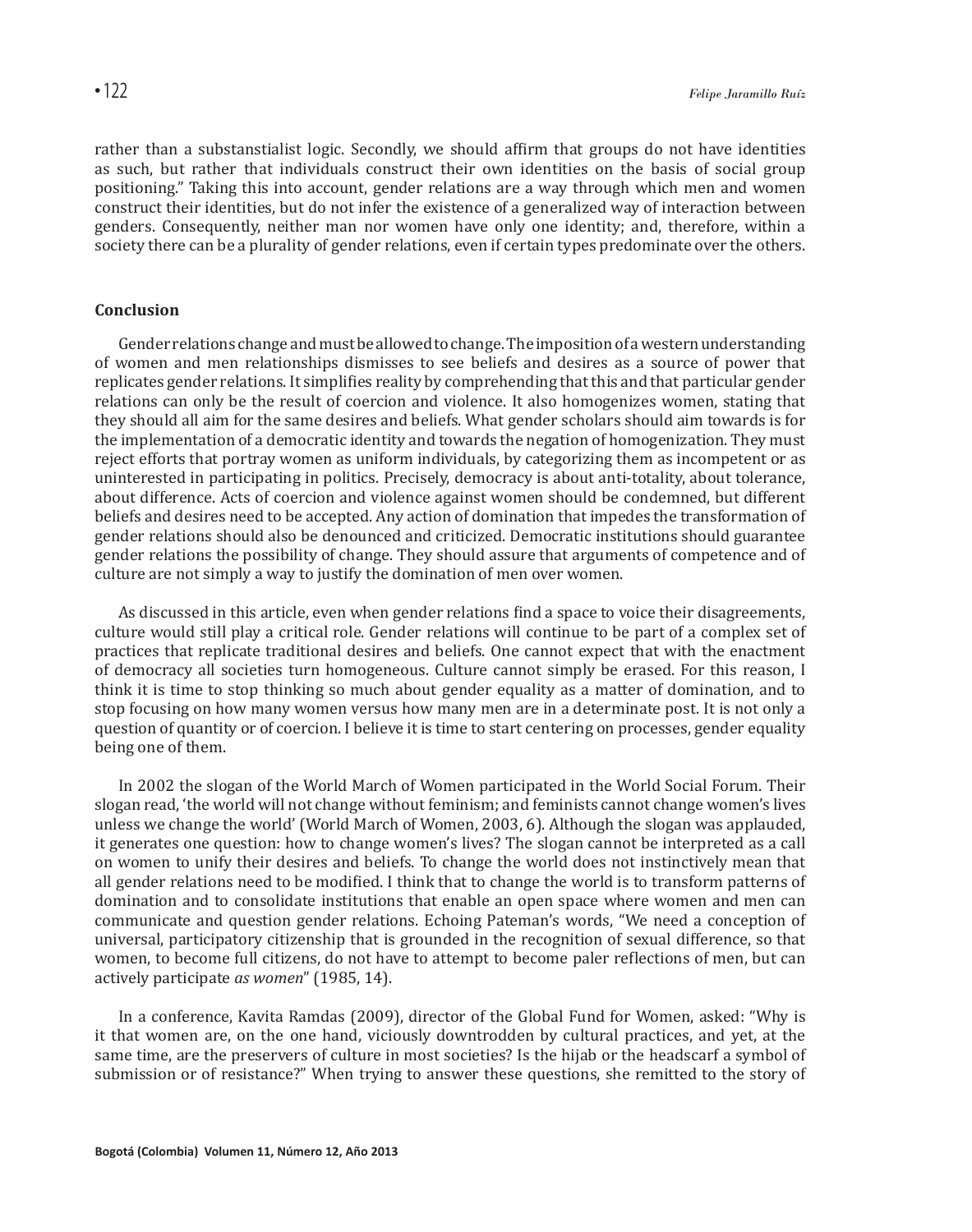three very different women who lived according to their traditions.<sup>8</sup> She reveals how these women have turned their own traditions into opposition and opportunity, managing to reject practices of domination. They do not expect to break tradition, but to embrace it in such a way as to contest and condemn acts of violence and coercion against them. She concludes, "Feminism, unlike almost every other social movement, is not a struggle against a distinct oppressor — it's not the ruling class or the occupiers or the colonizers — it's against a deeply held set of beliefs and assumptions that we women, far too often, hold ourselves" (ibíd.).<sup>9</sup>

Conclusively, the recognition of difference is essential when undertaking the study of democracy and gender. The theoretical and practical approaches that propose to create a more democratic world must learn from heterogeneity, and not see the world through the prism of uniformity. Those who advocate for the propagation of democracy cannot apply a one model fit all strategy. On the contrary, they must embrace difference and find ways so that democracy can integrate more easily within the cultural imaginary.

# **Bibliography**

- 1. Adkins, L. (2012). *From Retroactivation to Futurity: The End of the Sexual Contract?* In: NORA-Nordic Journal of Feminist and Gender Research, 182-201.
- 2. Alexander, J. M. (2005). *Pedagogies of Crossing: Meditations on Feminism, Sexual Politics, Memory, and the Sacred*. Durham, Duke University Press.
- 3. Archibugi, D. (2010). *Global democracy: A Symposium on a New Political Science*. In: New Political Science, 83-121.
- 4. Arendt, H. (1968). *The Origins of Totalitarianism*. New York, Meridian Books.
- 5. Beer, C. (2009). *Democracy and Gender Equality*. In: Springer Science, 212-227.
- 6. Beitz, C. (1990). *Political Equality*. Princeton, Princeton University Press.
- 7. Bohman, J. (1996). *Public Deliberation*. Cambridge, MIT Press.
- 8. Boucher, J. (2012). *Male Power and Contract Theory: Hobbes and Locke in Carole Pateman's "The Sexual Contract"*. In: Canadian Journal of Political Science 1, 23-38.
- 9. Bushnell, D. (2007). Colombia, Una nación a pesar de sí misma: Nuestra historia desde los tiempos precolombianos hasta hoy. Bogotá, Editorial Planeta Colombiana S.A.
- 10. Conway, J. (2007). *Transnational Feminism and the World Social Forum: Encounters and Transformations in Anti-globalization Spaces*. In: Journal of International Women's Studies 8.
- 11. Cunningham, M. (2006). *Indigenous Women's Vision of an Inclusive Feminism.* In: Women's rights and development, 55-59.

<sup>8</sup> Alexander M. Jacqui (2005, 15) writes, "transnational feminism needs [spiritual] pedagogies of the Sacred not only because of the dangerous diffusion of religious fundamentalisms, and not only because of structural transformations have thrown up religion as one of the primary sites of contestation, but more importantly because it remains the case that the majority of people in the world- that is, the majority of women in the world – cannot make sense of themselves without it." The call made by the author runs in a similar path as the premises constructed throughout this dissertation. Namely, it proposes a structural change in which we to stop viewing feminism as a movement that advocates for a homogeneous secular order, as an ideology that refuses to see the importance that faith, beliefs, and spirituality have in the individuals.

<sup>9</sup> Sociolinguistics observe, "category membership is more salient to members of one sex than the other; girls are asserting their category identities through language more than are boys. This is consonant with the fact that girls are more concerned with category membership than boys" (Eckert, 1989, 265). If Ramdas and Eckert claims are conjugated, one gets to grasp how gender relations are the result of the desires and beliefs of both men and women.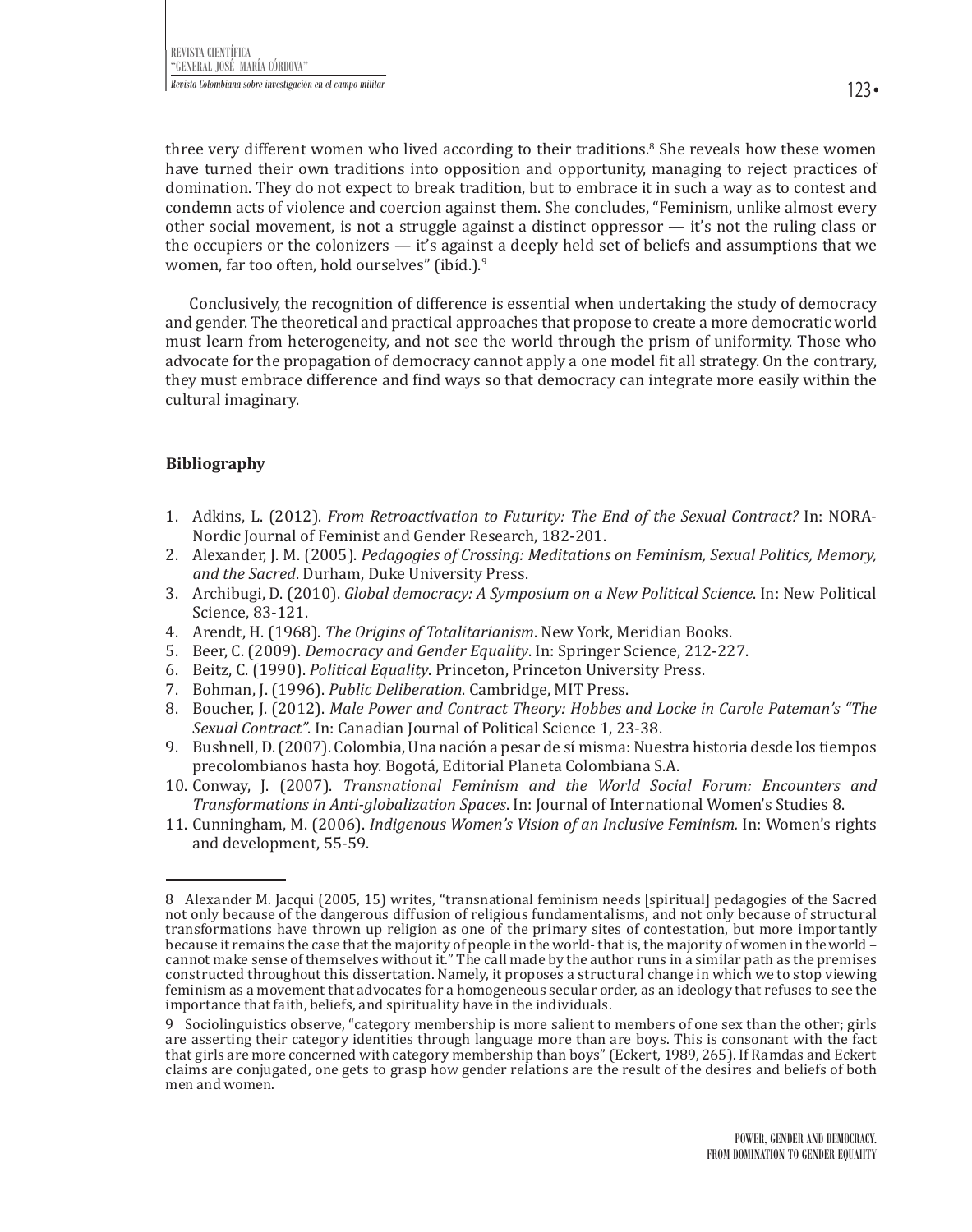- 12. Dietz, M. (1985). *Citizenship with a feminist Face: the Problem of Maternal Thinking.* In: Political Theory 13.
- 13. Eagly, A. H. (1987). *Sex Differences in Social Behavior: A social-Role Interpretation.* New Jersey, Erlbaum.
- 14. Eagly, A. H. and Karau, S. J. *Role Congruity Theory of Prejudice Toward Female Leaders.* In: Psychological Review (109) 3, 573-598.
- 15. Eckert, P. (1989). *The whole Woman: Sex and Gender Differences in Variation.* In: Language Variation and Change, 245-267.
- 16. Foucault, M. (1979). *Discipline and Punishment.* Harmondsworth, Penguin.
- 17. Foucault, M. (1980). *The History of Sexuality*, vol. 1: An Introduction. London, Penguin.
- 18. Foucault, M. (1982). *The Subject and Power.* In: Critical Inquiry 8, 777-795.
- 19. Foucault, M.. (1991). *Governmentality.* In: Graham Burchell, Colin Gordon and Peter Miller (eds.). The Foucault Effect. Hemel Hempstead, Harvester Wheatsheaf.
- 20. Foucault, M. (1997). *Ethics: Subjectivity and Truth.* Paul Rabinow (ed.). The Essential Works of Michel Foucault. New York, The New Press.
- 21. Foucault, M. (1997a). *The Ethics of the Concern for the self as a Practice of Freedom.* In: Paul Rabinow (Ed.). Ethics: Subjectivity and Truth. New York, The New Press.
- 22. Frye, M. (1983). *The Politics of Reality: Essay in Feminist Theory.* New York. The Crossing Press.
- 23. Gerring, J., Bond, P., Barndt, W. T. and Moreno, C. (2005). *Democracy and Economic Growth: A Historical Perspective.* In: World Politics, 323-364.
- 24. Gould, C. C. (1988). *Rethinking Democracy: Freedom and social Cooperation in Politics, Economy, and Society.* Cambridge, Cambridge University Press.
- 25. Harrison, B. H. (1978). *Separate Spheres: The Opposition to Women's Suffrage in Britain.* Oslo, Norwegian University Press.
- 26. Hudson, V. M., et al. (2012). *Sex & World Peace.* New York. Columbia University Press.
- 27. Inglehart, R. (1988). *The Renaissance of Political Culture.* In: The American Political Review, 1203- 1230.
- 28. Inglehart, R., Norris, P., and Welzel, C. (2002). *Gender Equality and Democracy.* In: Comparative Sociology 1, 322-345.
- 29. Jónasdóttir, A. G. (1988). *Does Sex Matter to Democracy?* In: Scandinavian Political Studies 4, 299- 322.
- 30. Jonas, R. (2005). *Feminist Dialogues: Multidimensional Identities and internal Diversities.* In: The movement of movements 48, 53-56.
- 31. Karvonen, L. and Selle, P. (Eds.). (1995). *Women in Nordic Politics: Closing the Gap.* Aldershot, Dartmouth.
- 32. Keating, C. *Framing the Postcolonial Sexual Contract: Democracy, Fraternalism, and State Authority in India.* In: Hypatia 22, 130-145.
- 33. Lemke, T. (2010). *Foucault's Hypothesis: From the Critique of the Juridico-Discursive Concept of Power to an Analytics of Government.* In: Parrhesia 9, 31-43.
- 34. Liddle, J. and Rai, S. (1998). *Feminism, Imperialism and Oriantalism: the challenge of the 'Indian woman'.* In: Women's History Review 7, 495-520.
- 35. Marshall, T. H. (1950). *Citizenship and Social Class.* Cambridge, Cambridge University Press.
- 36. Maynard, R. (2010). *Fighting Colonialism, Racism, and Imperialism.* In: Canadian Dimension 44, 34-36.
- 37. Mohanty, C., Russo, A, and Torres, L. (1991). *The Third World Women and the Politics of Feminism. Bloomington*, Indiana University Press.
- 38. Odeh, L. A. (1993). *Post-colonial Feminism and the Veil: thinking the Difference.* In: Feminist Review 43, 26-38.